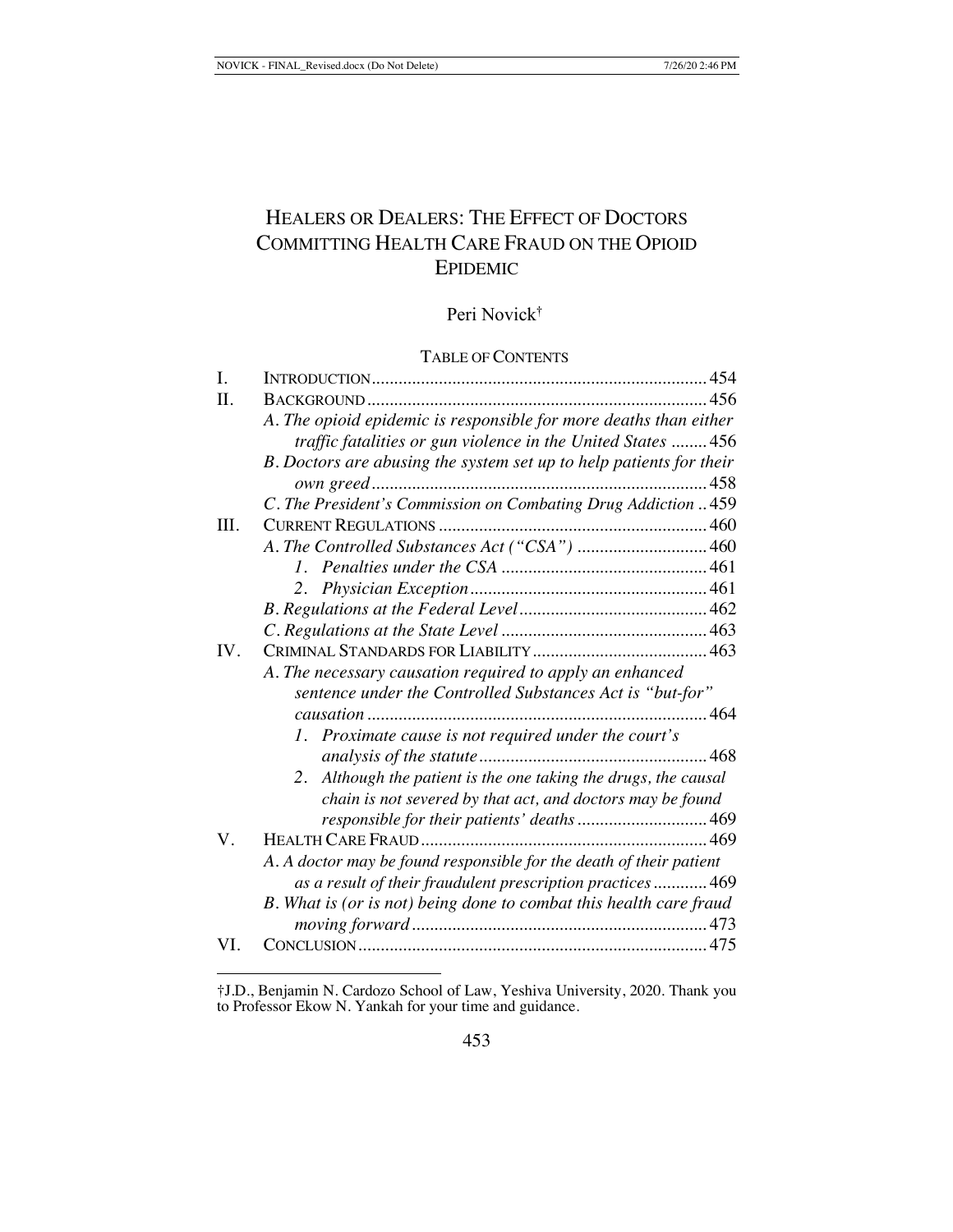## I. INTRODUCTION

Victoria Ross was a healthy woman running a business and supporting her family. When Ross developed back pain, she went to see Dr. Webb who prescribed her more opioids than necessary for the pain. Before Ross met Dr. Webb, she was a loving mother, a wife and a business woman, but that all changed after she began seeing Dr. Webb.<sup>1</sup> After Dr. Webb started prescribing her OxyContin—a highly addictive opioid medication prescription for moderate to severe pain—Ross stopped caring after her family, she even lost her business. She became addicted to the oxycodone (another name for OxyContin) Dr. Webb was prescribing.<sup>2</sup> Dr. Webb was aware of his patient's addiction, pharmacists began refusing to fill his prescriptions, they even told him that his prescription practices might be contributing to Ross's misuse of the drugs, and yet he continued to write her prescriptions for this highly addictive drug.<sup>3</sup> Once she was addicted, Ross was no longer seeing Dr. Webb because of her pain, she was going to him because he was the only doctor who would continue to write her these prescriptions. On August 27, 2004, Ross died of "acute oxycodone intoxication."4 Put simply, she died of a drug overdose direct result of Dr. Webb's prescriptions for an illegitimate medical purpose.

A person in pain goes to their doctor because they believe their doctor can help them. They believe that they can trust their doctor to do what is best for them. They believe their doctor will make them better. But what happens when a trusting patient goes to an untrustworthy doctor? When the person who was supposed to help them, harms them? These doctors who run fraudulent medical practices—often referred to as "pill mills"—are creating a new class of drug dealers. By fraudulently prescribing opioids for the purpose of getting more money from insurance companies, the doctor is essentially dealing drugs. However, as physicians they are held to higher standards than 'street dealers.' When physicians enter the practice of medicine, they swear to "[f]irst, do no harm."5 A physician who fraudulently prescribes narcotics for their own personal gain

<sup>1</sup> United States v. Webb, 655 F.3d 1238, 1244 (11th Cir. 2011).

<sup>2</sup> *Id.*

<sup>3</sup> *Id.*

<sup>4</sup> *Id.* at 1245.

<sup>5</sup> United States v. Volkman, 797 F.3d 377, 382 (2015).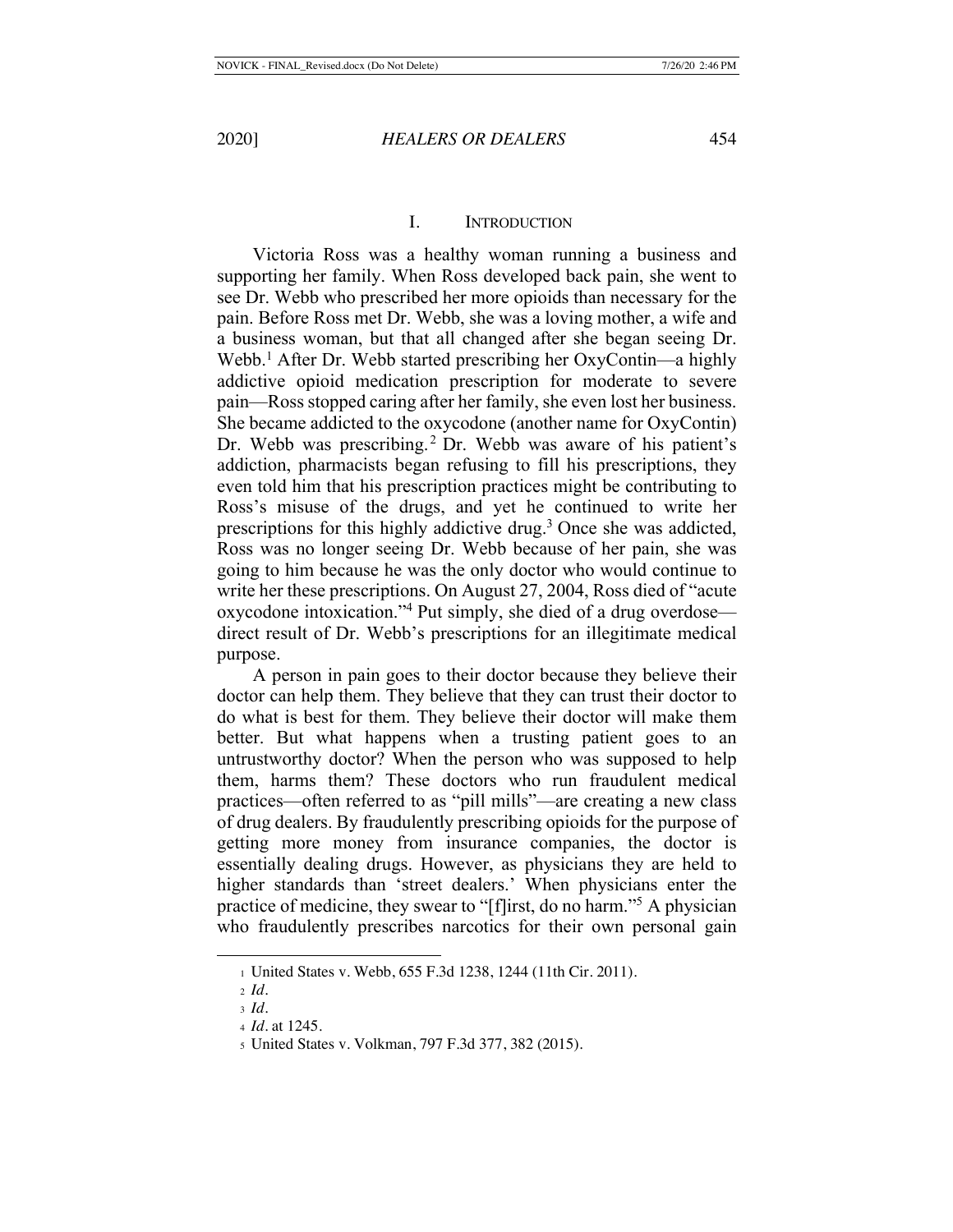violates this principle. By writing unnecessary opioid prescriptions these doctors are causing their patients harm. They get their patients addicted to opioids, often prescribing such large and unnecessary quantities of pills as to cause a potentially dire harm. An addict who goes to a drug dealer on the street to buy heroin assumes the risk, but a patient going to their doctor assumes only that their doctor will help them.

While ethical health care providers attempt to fight the growing opioid epidemic, unethical actors, such as the doctors described in this note, pose a continuing threat. Although much of the talk around the opioid epidemic concentrates on how drug users are manipulating the system, physicians also play a vital role in the opioid epidemic. Recently the drug companies and manufacturers of these drugs are receiving attention and being prosecuted for their large role in this epidemic. The next step needs to be holding these doctors accountable by prosecuting them to the full extent of their crimes. Policies such as state Prescription Drug Monitoring Programs ("PDMPs") focus on how to prevent patients from misusing controlled substances but are not effective in preventing doctors from committing Medicaid Fraud.<sup>6</sup> When physicians write unnecessary prescriptions to patients for the purpose of receiving reimbursement from insurance companies, they are directly contributing to the ongoing epidemic.<sup>7</sup> If a physician is involved in fraud, they are not going to consult a PDMP or following proper protocol.

Since this epidemic was labeled a national health care crisis, the focus has been divided between what is causing it and what can be done to end it. However, little attention is being paid to the fact that health care, a federal program such as Medicaid is contributing to the crisis. Although healthcare fraud is not a sole cause of this crisis, its role in this growing epidemic needs to be acknowledged. It is indisputable that there are many contributing factors in the opioid epidemic. However, this Note focuses on the role of the doctors committing fraud, and the resulting opioid addictions and opioid related deaths that follow. This Note discusses what happens when doctors abuse their positions, when they put their own greed before the well-being of their patients, and in doing so fan the flames of the opioid crisis. In the following cases discussed here are examples of doctors who are taking advantage of people suffering, either from real

<sup>6</sup> Joanna Shepherd, *Combating the Prescription Painkiller Epidemic: A National Prescription Drug Reporting Program,* 40 AM. J. L. & MED. 85, 86 (2014). <sup>7</sup> *Id.*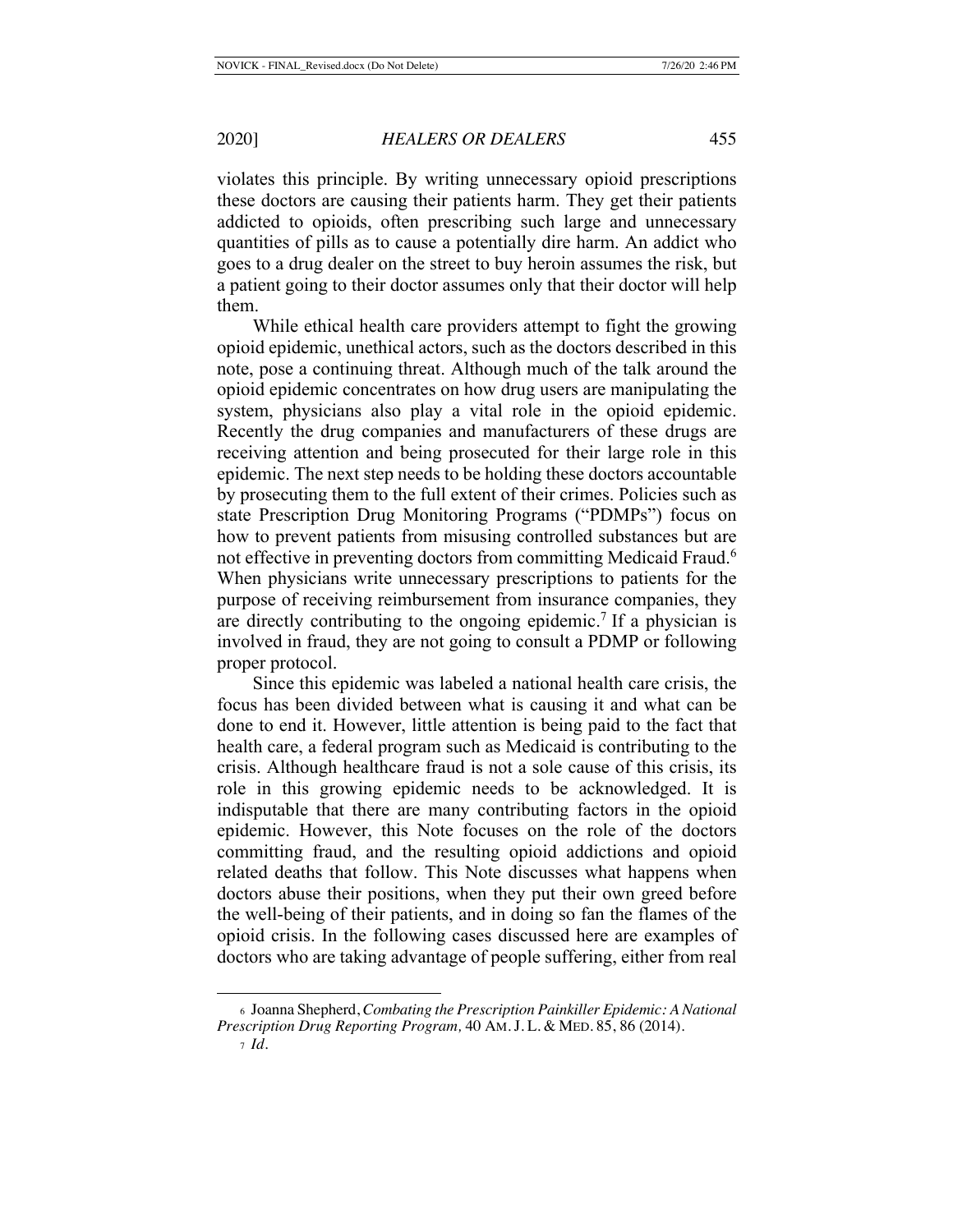pain or drug addiction, to line their pockets. These crimes not only threaten patients, but the entire health care system. Section II of this note discusses the background of the epidemic followed by the current regulations in place at both the states and federal levels. Section III describes the doctor exception to the Controlled Substance Act ("CSA"). Section IV of this note discusses the standards of criminal liability applied to the CSA. Section V follows, connecting the criminal liability standards to doctors committing healthcare fraud. These doctors are held to a higher duty of care than a drug dealer, and therefore should be found criminally liable for their patients who die of opioid overdose.

Healthcare fraud touches every corner of the United States. This massive fraud scheme not only costs tax-payers money, but it also has deadly consequences. Unfortunately, these cases are severely under prosecuted. More often than not, a doctor writing fraudulent prescriptions can get away with their crimes by paying back the money they stole. In some cases, their licenses are revoked. But in very few cases are the doctors, who write fraudulent prescriptions that lead to patient deaths, being charged for the death. There are steps being made towards the right discussion which are described further on in this note. However, these steps are not enough. There needs to be more focus on the doctor's role in the ongoing opioid epidemic. More specifically, doctors who write unnecessary opioid prescriptions with the intent to commit health care fraud should be held responsible when their fraudulent actions lead to their patients' deaths.

## II. BACKGROUND

## *A. The opioid epidemic is responsible for more deaths than either traffic fatalities or gun violence in the United States*

From 1999 to 2018, the Center for Disease Control ("CDC") estimated that more than 450,000 people in the United States died from an overdose involving an opioid.<sup>8</sup> Of those, more than 232,000 people died from overdoses related to *prescription* opioids.9 42,000 of

<sup>8</sup> *Understanding the Epidemic*, CDC, https://www.cdc.gov/drugoverdose/epidemic/index.html (last updated Mar. 19, 2020).

<sup>9</sup> *Prescription Opioid Overdose Data*, CDC, https://www.cdc.gov/drugoverdose/data/prescribing/overview.html (last updated Mar. 19, 2020) (emphasis added).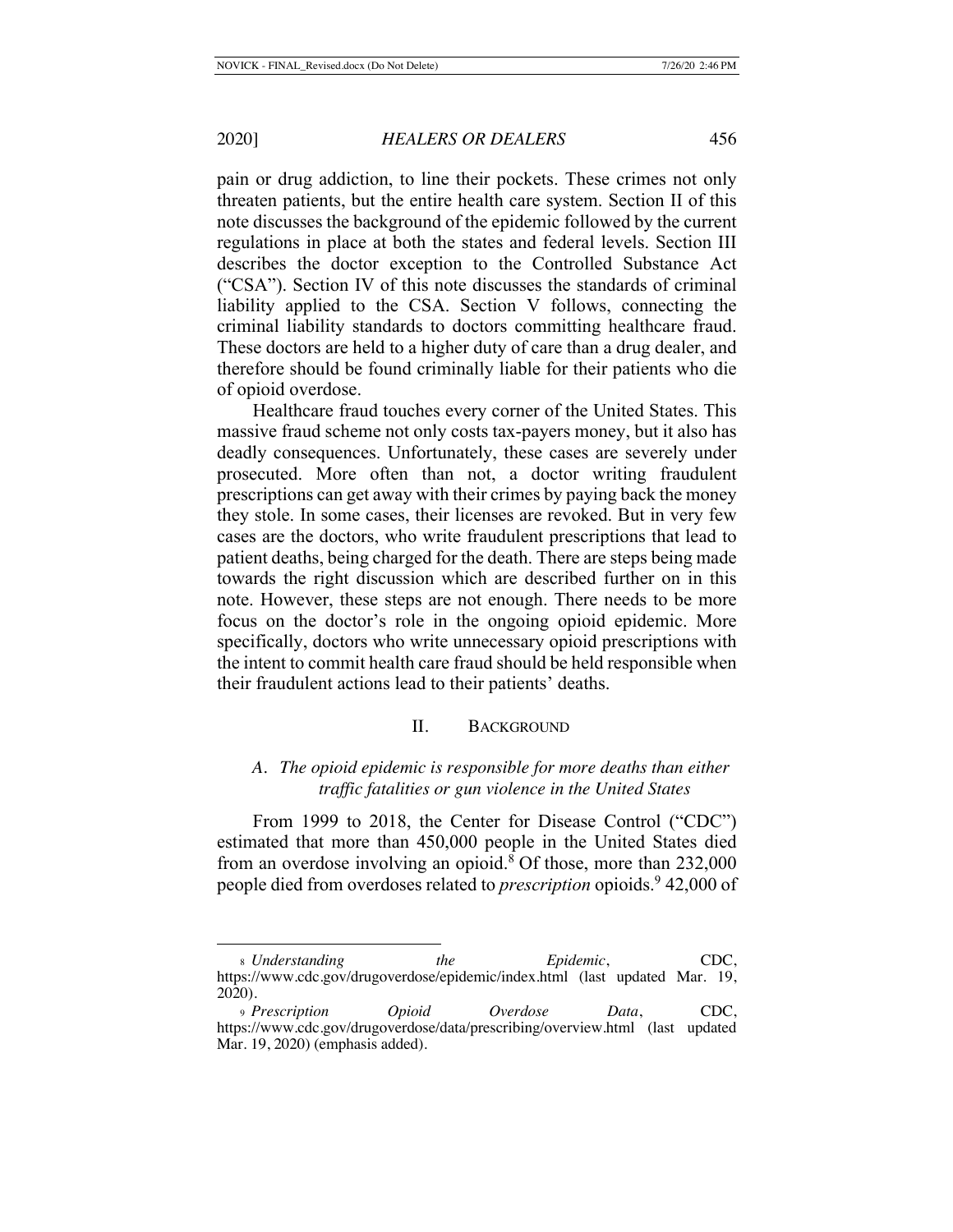those deaths happened in 2016 alone.<sup>10</sup> In 2017, the number of overdose deaths increased by about 10%, resulting in more than 72,000 deaths in the United States.<sup>11</sup> Close to two-thirds of all drug overdose deaths are opioid overdose deaths.12 A Drug Enforcement Agency ("DEA") report noted that as of 2015, more Americans died from drug overdoses than from either traffic fatalities or guns.<sup>13</sup> Moreover, the CDC estimates that for every 100 Americans, about 58 opioid prescriptions were written in 2017. 14 Finally, Opioid Use Disorders ("OUDs") is now the second most common drug use disorder in the United States.<sup>15</sup>

On October 26, 2017, President Donald Trump declared the United States opioid crisis a national public health emergency.<sup>16</sup> Subsequently, in July of 2017, 412 people were charged in healthcare prosecutions and were accused of "collectively defrauding the government of \$1.3 billion."17 Of those charged, about one-third were accused of opioid related crimes. 18 Acting director of the F.B.I., Andrew G. McCabe, said that "[s]ome of the doctors wrote more prescriptions for controlled substances in a single month than entire hospitals wrote in that time."<sup>19</sup>

<sup>10</sup> *U.S. Charges Hundreds in Major Health Care Fraud, Opioid Crackdown*, REUTERS (June 28, 2018), https://www.nbcnews.com/news/us-news/u-s-chargeshundreds-major-healthcare-fraud-opioid-crackdown-n887436.

<sup>11</sup> Erin Durken, *US Drug Overdose Deaths Rose to Record 72,000 Last Year, Data Reveals*, THE GUARDIAN (Sept. 28, 2018), https://www.theguardian.com/usnews/2018/aug/16/us-drug-overdose-deaths-opioids-fentanyl-cdc.

<sup>12</sup> German Lopez, *In One Year, Drug Overdoses Killed More Americans than the Entire Vietnam War Did*, VOX (Sept. 28, 2018), https://www.vox.com/policy-andpolitics/2017/6/6/15743986/opioid-epidemic-overdose-deaths-2016.

<sup>13</sup> Nicholas Eberstadt, *Our Miserable 21st Century*, COMMENTARY MAGAZINE (Mar. 2017), https://www.commentarymagazine.com/articles/nicholas-2017), https://www.commentarymagazine.com/articles/nicholaseberstadt/our-miserable-21st-century/.

<sup>14</sup> *U.S. Opioid Prescribing Rate Maps*, CDC, https://www.cdc.gov/drugoverdose/maps/rxrate-maps.html (last updated Mar. 5, 2020).

<sup>15</sup> James M. DuBois, *Between a Rock and a Hard Place: Can Physicians Prescribe Opioids to Treat Pain Adequately While Avoiding Legal Sanction?*, 42 AM. J.L. & MED. 7, 10 (2016).

<sup>16</sup> Gregory Korte, *Trump Orders Public Health Emergency for Opioids, A Partial Measure to Fight Drug Epidemic*, USA TODAY (Oct. 26, 2017), https://www.usatoday.com/story/news/politics/2017/10/26/exclusive-trump-

declare-public-health-emergency-opioid-crisis- partial-measure-figh/796797001/.

<sup>17</sup> Rebecca R. Ruiz, *U.S. Charges 412, Including Doctors, in \$1.3 Billion Health Fraud*, **N.Y.** TIMES (July 13, 2017), https://www.nytimes.com/2017/07/13/us/politics/health-care-fraud.html.

<sup>18</sup> *Id.*

<sup>19</sup> *Id.*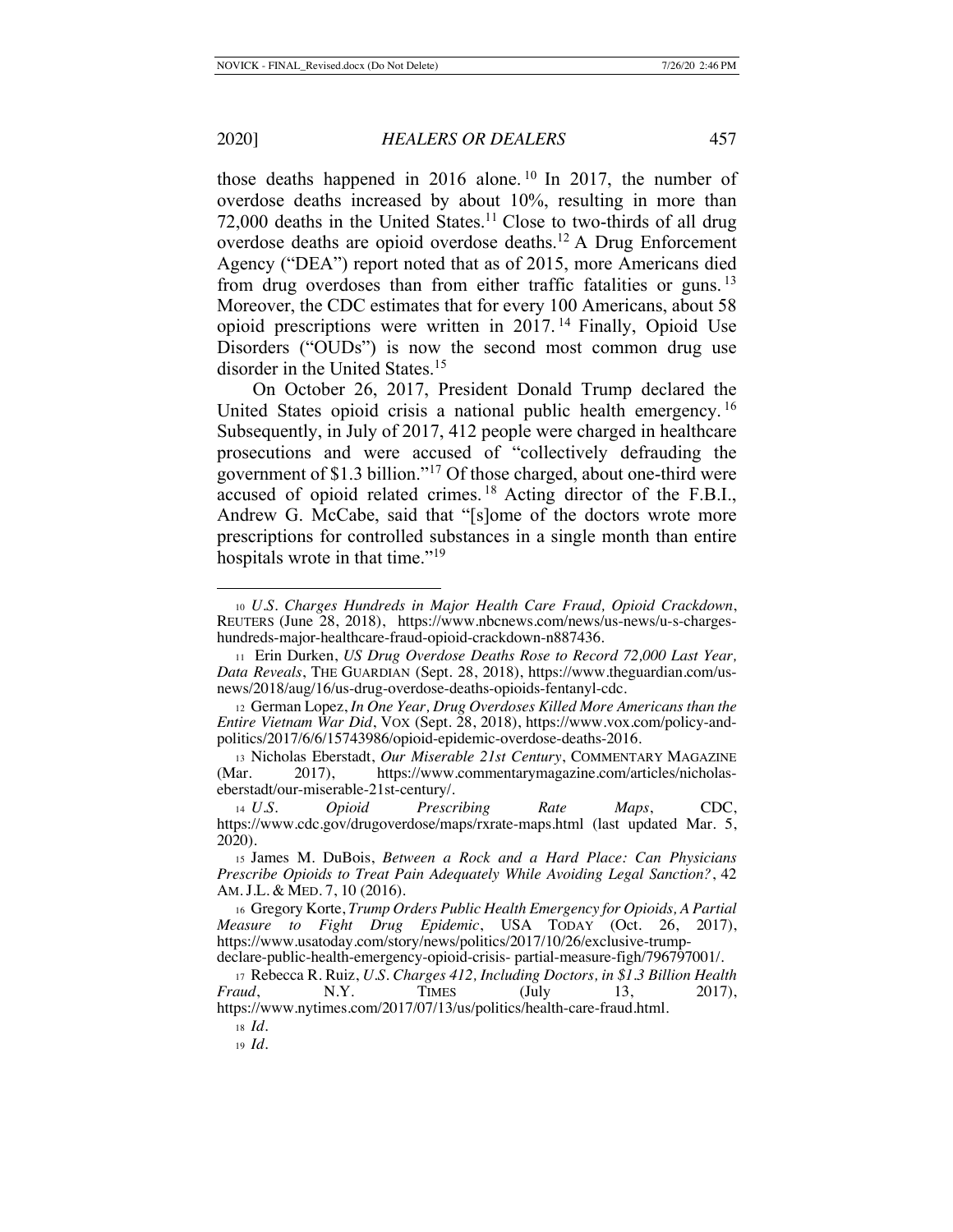## *B. Doctors are abusing the system set up to help patients for their own greed*

As of July 2018, Medicaid provides health coverage to 66.7 million people.<sup>20</sup> Medicaid is administered to states, according to federal requirements, and is funded jointly by states and the federal government.<sup>21</sup> Since the adoption of Medicaid in 1996, it has on its own "covered almost twenty to thirty percent of the overall pool of spending for opioids in the country."<sup>22</sup> In 2012, \$7.4 billion was spent on opioid painkillers alone, with insurers paying 82% of that amount.23 A recent report found that insurers spend, on average, \$3,453 a year on an individual patient; however, that amount jumps to \$19,333 for individuals with an opioid dependence or abuse diagnosis.  $24$ "[P]rescription painkillers are often lawfully prescribed by physicians and paid for by health insurers."25 Insurance covers office visits, tests done on patients, and the drugs themselves.

Physicians who commit fraud take advantage of this by billing for everything that should be done to lawfully write a prescription for a controlled substance without actually completing any of the necessary medical exams or tests. Yet these doctors write the prescriptions anyway.26 These physicians will see patients for as little as two to five minutes enabling them to see between sixty to one hundred patients in a single eight-and-one-half-hour day.<sup>27</sup> While in reality all they are doing in this time is writing prescriptions, they bill for each of these patient services as if they have done the necessary exams.

<sup>20</sup> MEDICAID, https://www.medicaid.gov/medicaid/index.html (last visited Nov. 17, 2018).

<sup>21</sup> *Id*.

<sup>22</sup> Valerie K. Blake, *Engaging Health Insurers in the War on Prescription Painkillers*, 11 HARV. L. & POL'Y REV. 485, 495 (2017).

<sup>23</sup> Julia Appleby, *Insurance Data Show a Surge in Spending on Opioid Treatment and Testing*, NPR (Sept. 12, 2016), https://www.npr.org/sections/healthshots/2016/09/12/493618415/insurance-data-show-a-surge-in-spending-on-opioidtreatment-and-testing%20.

<sup>24</sup> *Id.*

<sup>25</sup> Blake, *supra* note 22, at 485.

<sup>26</sup> *Id.* at 494.

<sup>27</sup> *Id.*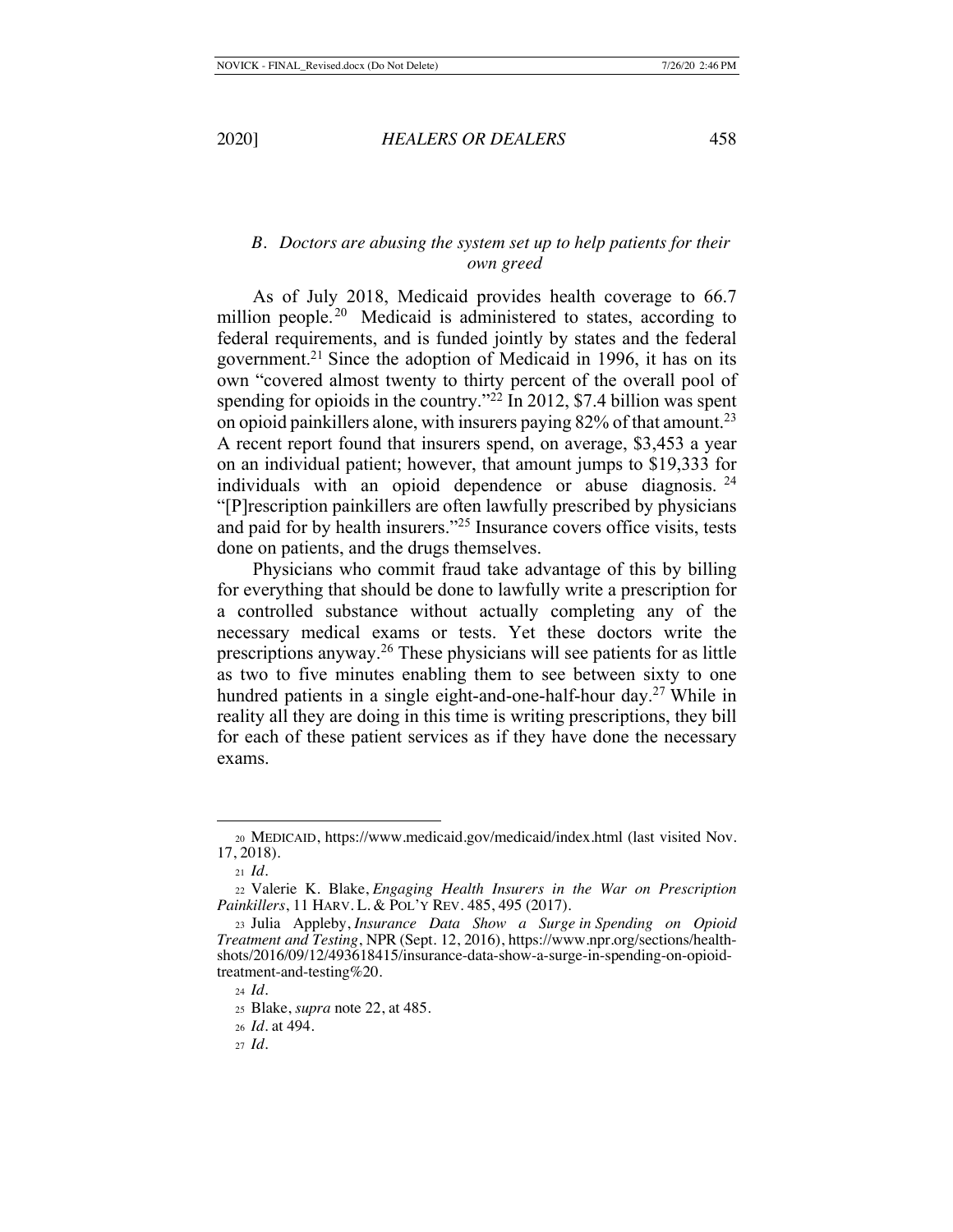Some physicians take it a step further by billing for procedures they do not actually perform. They instead perform unnecessary treatments in order to bill and receive more reimbursement from the insurance companies. For example, in *United States v. Martinez*, Dr. Martinez advised his patients to receive nerve-block injections every one to two weeks. 28 Dr. Martinez would not write his patients prescriptions for oral pain medications unless they were willing to receive these injections. 29 The government argued that this was because Medicare, Medicaid, and other insurance companies reimbursed these procedures at higher rates than other injections and office visits.30 To support this argument, the Government presented evidence showing that Martinez gave each patient an average of sixtyfour nerve-block injections per year, while the state average for pain treatment patients was only 2.5 injections per year.<sup>31</sup> Additionally, Martinez did not inform his patients of the optional nature of the injections or of the potential risks and side effects.<sup>32</sup> In cases such as this the only reason for a doctor to carry on such illegitimate medical practices is for their own self-seeking purposes, namely, money. Doctors like Martinez see dollar signs where they should see their patients.

### *C. The President's Commission on Combating Drug Addiction*

In November 2017, the President's Commission on Combating Drug Addiction (the "Commission"), issued a report listing over 50 recommendations to help combat the opioid crisis.<sup>33</sup> These recommendations included coordinating electronic health records, increasing prescriber education, more screenings, and responses to overdoses. 34 This report, however, underestimates the role doctors play in the epidemic. Like so many, they focus primarily on how to prevent patients from abusing the system. This is clear when the report states "[t]hese recommendations help doctors . . . fight opioid abuse and misuse."35 Additionally, the report lists guidelines and protocols for doctors to follow to avoid being manipulated by patients into

<sup>28</sup> United States v. Martinez, 588 F.3d 301, 306 (2009).

<sup>29</sup> *Id.*

<sup>30</sup> *Id.* at 307.

<sup>31</sup> *Id.*

<sup>32</sup> *Id.*

<sup>33</sup> WHITE HOUSE, THE PRESIDENT'S COMMISSION ON COMBATING DRUG ADDICTION AND THE OPIOID CRISIS (2017).

<sup>34</sup> *Id.*

<sup>35</sup> *Id*. at 6.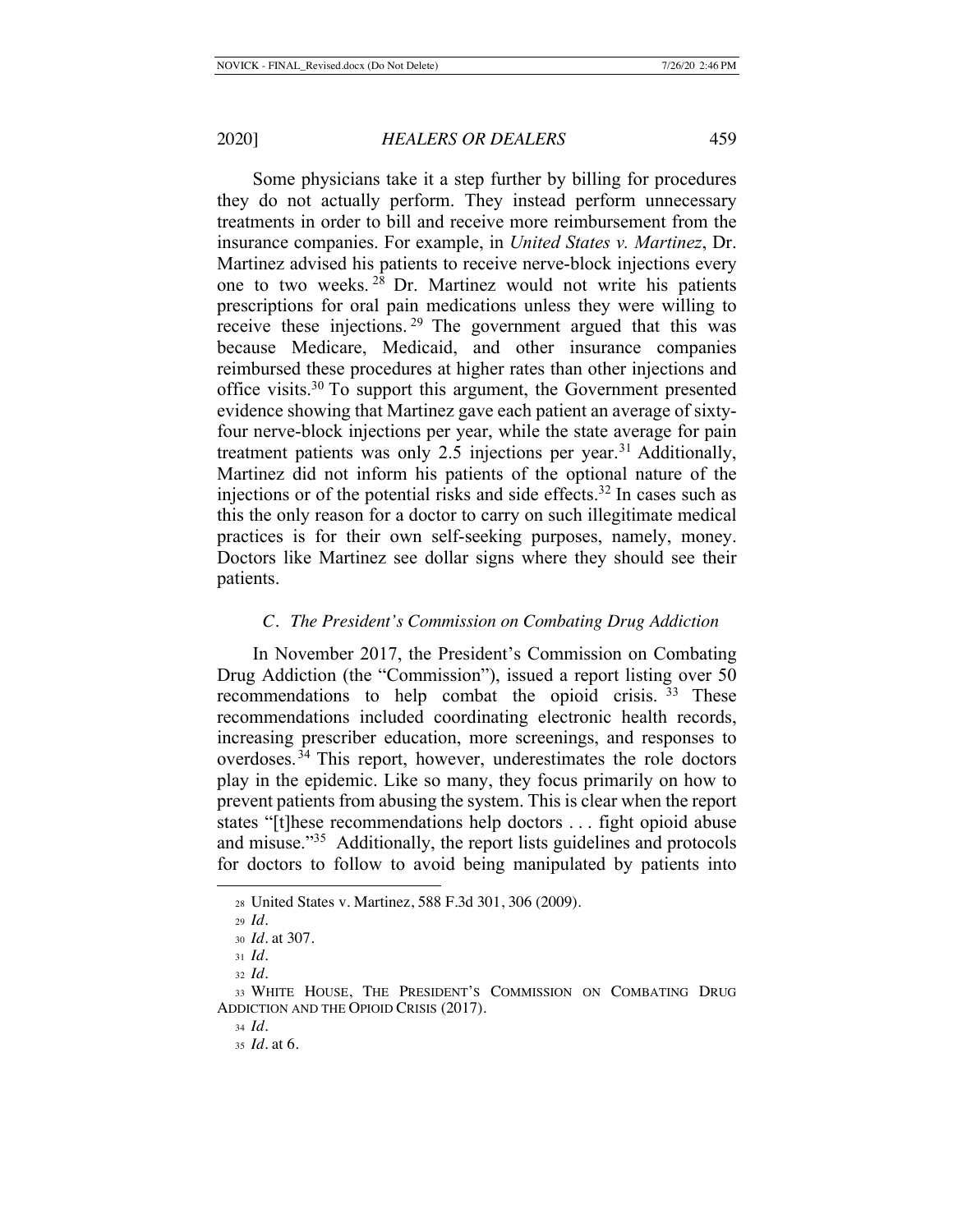prescribing unnecessary medications.36 However, programs requiring doctors to keep better records, giving guidelines to follow with patients, or attempting to better educate doctors may prevent patients from manipulating the system, but they do not prevent a doctor from committing fraud. The patients are the victims here, and it is the doctors who are abusing the system.

## III. CURRENT REGULATIONS

#### *A. The Controlled Substances Act ("CSA")*

The CSA is a federal criminal drug law that prohibits illegal drug manufacturing and distribution. The term "controlled substance" as defined by the CSA, is "a drug or other substance, or immediate precursor, included in schedule I, II, III, IV, or V."37 Under the CSA, drugs are placed into one of five schedules based on their medical utility as well as the potential for abuse, misuse, physical and psychological dependence. Schedule I drugs have no acceptable medical use and have a high potential for abuse.<sup>38</sup> Schedules II-V have accepted medical uses with the potential for abuse and dependence ranging from high ("Schedule II") to progressively less potential for abuse through Schedule V.<sup>39</sup> Most opioids are Schedule II drugs.<sup>40</sup>

A prescription for a controlled substance must be issued "for a legitimate medical purpose by an individual practitioner acting in the usual course of his professional practice."<sup>41</sup> It is "unlawful for any person to knowingly or intentionally . . . manufacture, distribute, or dispense, or possess with intent to manufacture, distribute, or dispense a controlled substance." 42 Conspiracy to do so is also a crime. <sup>43</sup> However, practitioners are excepted under the CSA, and as such are permitted to "distribute, dispense, conduct research with respect to [and] administer . . . a controlled substance" so long as such conduct

<sup>36</sup> *Id.*

<sup>37</sup> 21 U.S.C.A. § 802(6) (West 2016).

<sup>38</sup> 21 U.S.C.A. § 812(b)(1)(A-C) (West 2012).

<sup>39</sup> 21 U.S.C.A. § 812(b)(2-5) (West 2012).

<sup>40</sup> 21 U.S.C.A. § 812 Schedule II (West 2012).

<sup>41</sup> 21 C.F.R § 1306.04 (2018).

<sup>42</sup> 21 U.S.C.A. § 841(a) (West 2010).

<sup>43</sup> *Id.*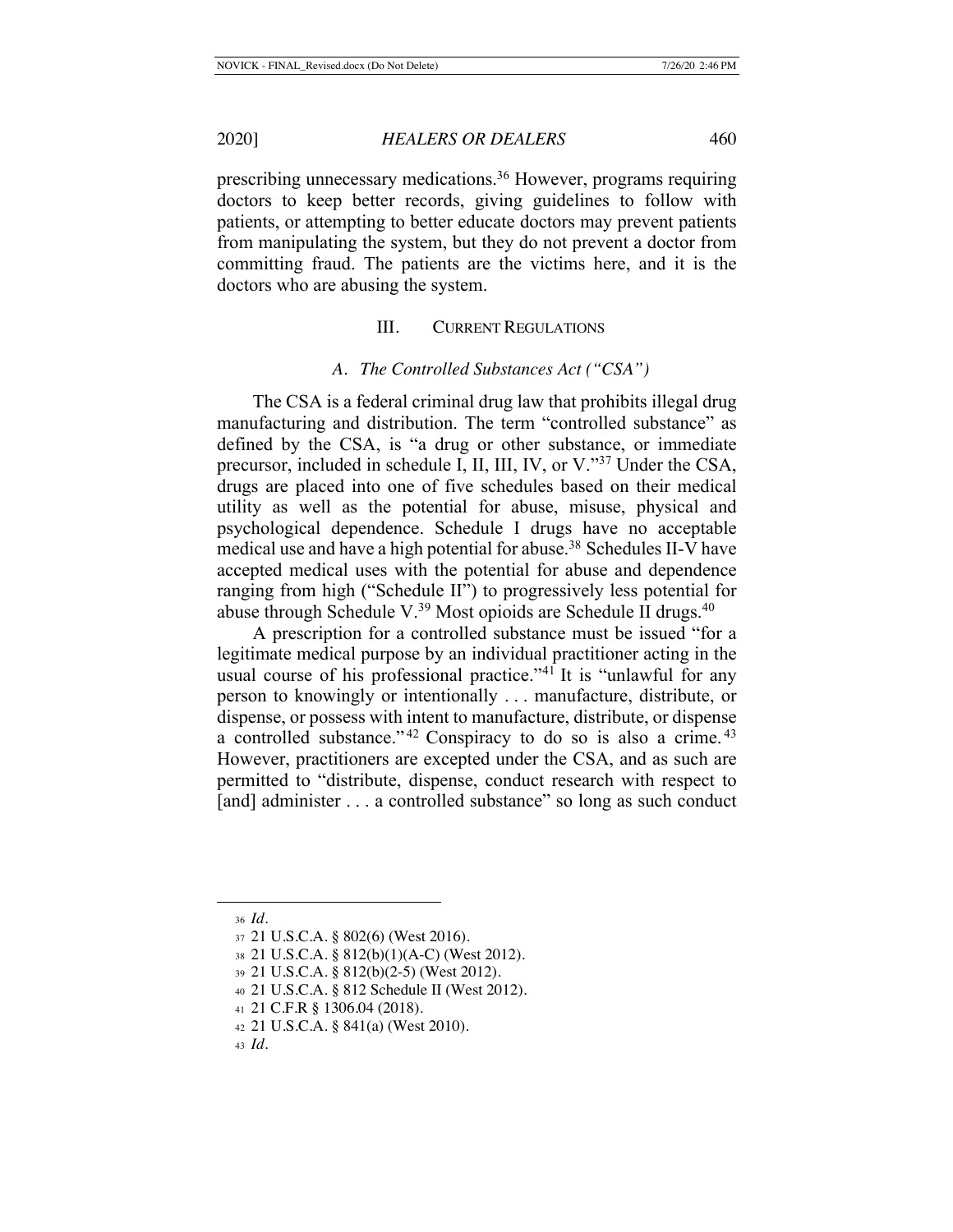is done "in the course of professional practice."44 Under the CSA, a physician qualifies as a 'practitioner.'45

### 1. Penalties under the CSA

Generally, for schedule I or II controlled substances, the CSA imposes sentences ranging from ten years to life imprisonment for large-scale distributions,<sup>46</sup> from five to forty years for medium-scale distributions, <sup>47</sup> and no more than twenty years for smaller distributions.48 These sentences do not apply when "death or serious bodily injury results from the use of [the distributed] substance."<sup>49</sup> Instead, the sentence "shall be not less than 20 years or more than life," a substantial fine, or both.<sup>50</sup>

## 2. Physician Exception

The CSA prohibits a person from dispensing or distributing a controlled substance. 51 However, a physician is exempt from this prohibition as long as he is registered and acting as authorized.52 As an exception under the CSA, practitioners are permitted to "distribute, dispense, conduct research with respect to [and to] administer . . . a controlled substance" so long as such conduct is done "in the course of professional practice."53 A physician qualifies as a "practitioner."54 Any person or entity who "handle[s], prescribe[s], or dispense[s]" controlled substances is required by the CSA to register with the DEA.<sup>55</sup> A controlled substance in Schedules II through V used as a prescription drug may not be dispensed without a prescription.56

A "prescribing practitioner" accepts responsibility for the "proper prescribing and dispensing of controlled substances" such as

<sup>44</sup> 21 U.S.C.A. § 802(21) (West 2016).

<sup>45</sup> Alyssa M. McClure, *Illegitimate Overprescription: How Burrage v. United States is Hindering Punishment of Physicians and Bolstering the Opioid Epidemic*, 93 NOTRE DAME L. REV. 1747, 1755 (2018).

<sup>46</sup> 21 U.S.C.A. § 841(b)(1)(B) (West 2010).

<sup>47</sup> *Id.*

<sup>48</sup> 21 U.S.C.A. § 841(b)(1)(C) (West 2010).

<sup>49</sup> 21 U.S.C.A. § 841(b)(1)(A)-(C) (West 2010).

<sup>50</sup> 21 U.S.C.A. § 841(b)(1)(A)-(C) (West 2010).

<sup>51</sup> 21 U.S.C.A. § 841(a)(1) (West 2010).

<sup>52</sup> 21 U.S.C.A. §§ 802(21), 822(b) (West 2016).

<sup>53</sup> 21 U.S.C.A. § 802(21) (West 2016).

<sup>54</sup> *Id.*

<sup>55</sup> 21 U.S.C.A. §822(a)-(b) (West 2018).

<sup>56</sup> *See* 21 U.S.C.A. § 829 (West 2016).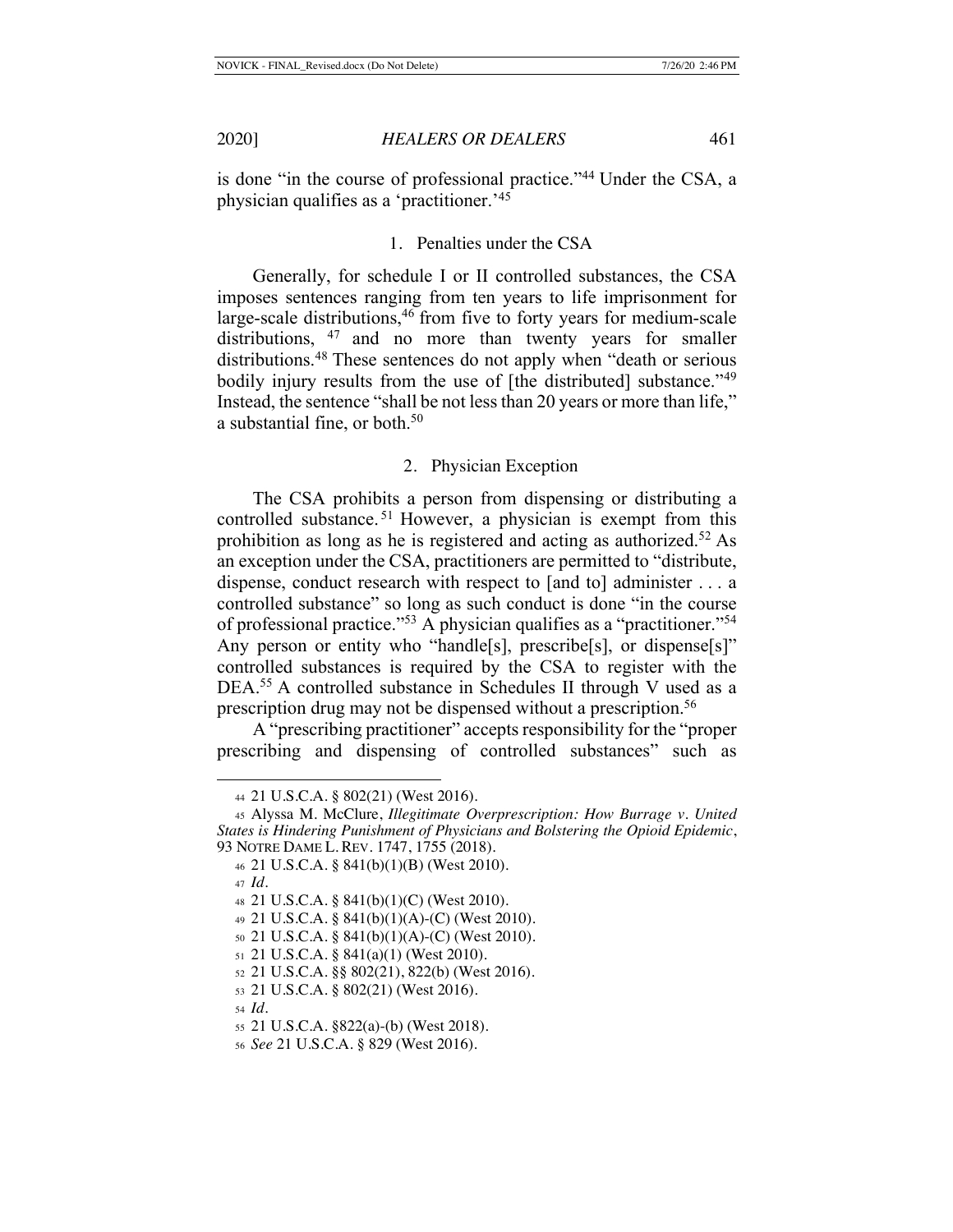opioids.57 To be lawful, the prescription for a controlled substance "must be issued for a legitimate medical purpose by an individual practitioner acting in the usual course of his professional practice."58 If a physician's conduct falls outside "the usual course of professional practice" they may be prosecuted (found criminally liable for any injuries or deaths that occur) for improperly prescribing controlled substances, despite being licensed and registered to do so.<sup>59</sup> The Supreme Court adopted this standard in *United States v. Moore*, where a physician was convicted for knowingly and unlawfully distributing methadone (a Schedule II controlled substance), in violation of 21 U.S.C.  $\S$  841(a)(1). <sup>60</sup> The Supreme Court held that "registered" physicians can be prosecuted under § 841 when their activities fall outside the usual course of professional practice."61 Moreover, "any distribution or dispensing by a registrant that is not within his 'professional practice' is not authorized and is therefore illegal."62

### *B. Regulations at the Federal Level*

The Drug Enforcement Agency ("DEA"), is a law enforcement agency within the Department of Justice that is responsible for the CSA. "The Attorney General, through the DEA, authorizes providers to prescribe controlled substances through a certificate of registration. That authority is limited to the prescription of controlled substances 1) for a legitimate medical purpose and 2) in the usual course of professional practice."<sup>63</sup> The DEA can investigate providers and prescribers for any reason. 64 The DEA reported "a steady rise in successful criminal prosecutions of physicians from just 15 convictions in 2003 to 43 in 2008."65 These numbers have continued to increase, and in 2016, the DEA took action against 479 doctors.<sup>66</sup> It

<sup>57</sup> 21 C.F.R. § 1306.04(a) (2005).

<sup>58</sup> *Id.*

<sup>59</sup> United States v. Moore, 423 U.S. 122, 123 (1975).

<sup>60</sup> *Id.*

<sup>61</sup> *Id.*

<sup>62</sup> *Id.*

<sup>63</sup> Kelly K. Dineen, *Addressing Prescription Opioid Abuse Concerns in Context: Synchronizing Policy Solutions to Multiple Complex Public Health Problems*, 40 L. & PSYCHOL. REV. 1, 50 (2016).

<sup>&</sup>lt;sup>64</sup> *Doctors Increasingly Face Charges for Patient Overdoses*, CNN (Sept. 28, 2018).<br>
2018). https://www.cnn.com/2017/07/31/health/opioid-doctors-responsiblehttps://www.cnn.com/2017/07/31/health/opioid-doctors-responsibleoverdose/index.html.

<sup>65</sup> McClure, *supra* note 45, at 1748 (internal citations omitted).

<sup>66</sup> *Doctors Increasingly Face Charges for Patient Overdoses*, *supra* note 64.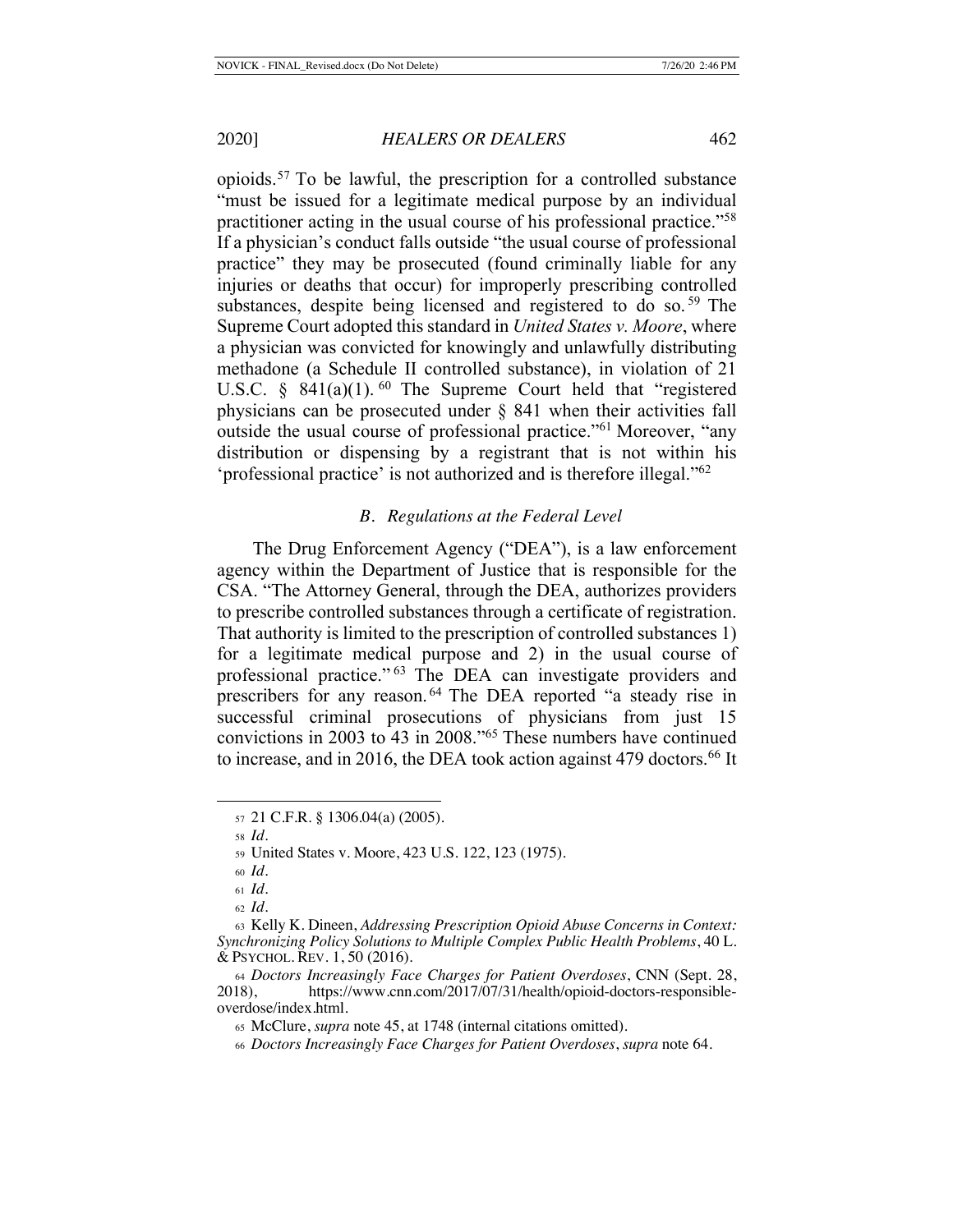is the belief of the DEA that the types of cases in which physicians are found to be dispensing controlled substances improperly under federal law "generally involve facts where the physician's conduct is not merely of questionable legality, but instead is a glaring example of illegal activity."67

In addition to the DEA, the Food and Drug Administration ("FDA") is a federal public health agency that is responsible for regulating the safety and effectiveness of drugs in the United States. Unlike the DEA, the FDA "is primarily a consumer protection agency and does not directly regulate physicians' prescribing practices."68

#### *C. Regulations at the State Level*

The State Medical Practice Act legislation created regulations known as State Medical Boards ("SMBs").<sup>69</sup> These agencies regulate physicians through oversight of medical practices. Further, SMBs regulate entry to practice as well as investigate and discipline providers who act contrary to professional standards as defined by state practice and regulations.<sup>70</sup>

Additionally, forty-eight states have established PDMPs. State laws require prescribers to register prescription opioids and select other drugs with the PDMP. 71 However, prescribers often do not consult the database before prescribing, nor do they always report their prescriptions. These state PDMPs are aimed toward regulating the behavior of patients than that of physicians. If properly consulted, the PDMP can prevent patients from receiving multiple opioid prescriptions from more than one doctor. However, if a physician is intentionally misprescribing a controlled substance, they are going to be ignoring a PDMP since it is their conduct, not that of the patient, which is improper.

## IV. CRIMINAL STANDARDS FOR LIABILITY

Physicians may face criminal charges under the CSA at both the state and federal level. Violations under criminal law require both a criminal act (actus reus) and a criminal intent or mental state (mens

<sup>67</sup> 21 C.F.R. § 1306 (2006).

<sup>68</sup> Kelly K. Dineen & James M. DuBois, *Between a Rock and a Hard Place: Can Physicians Prescribe Opioids to Treat Pain Adequately While Avoiding Legal Sanction?*, 42 AM. J. L. & MED. 7, 28 (2016).

<sup>69</sup> *Id.* at 23-24.

<sup>70</sup> *Id.* at 24.

<sup>71</sup> Shepherd, *supra* note 6, at 105.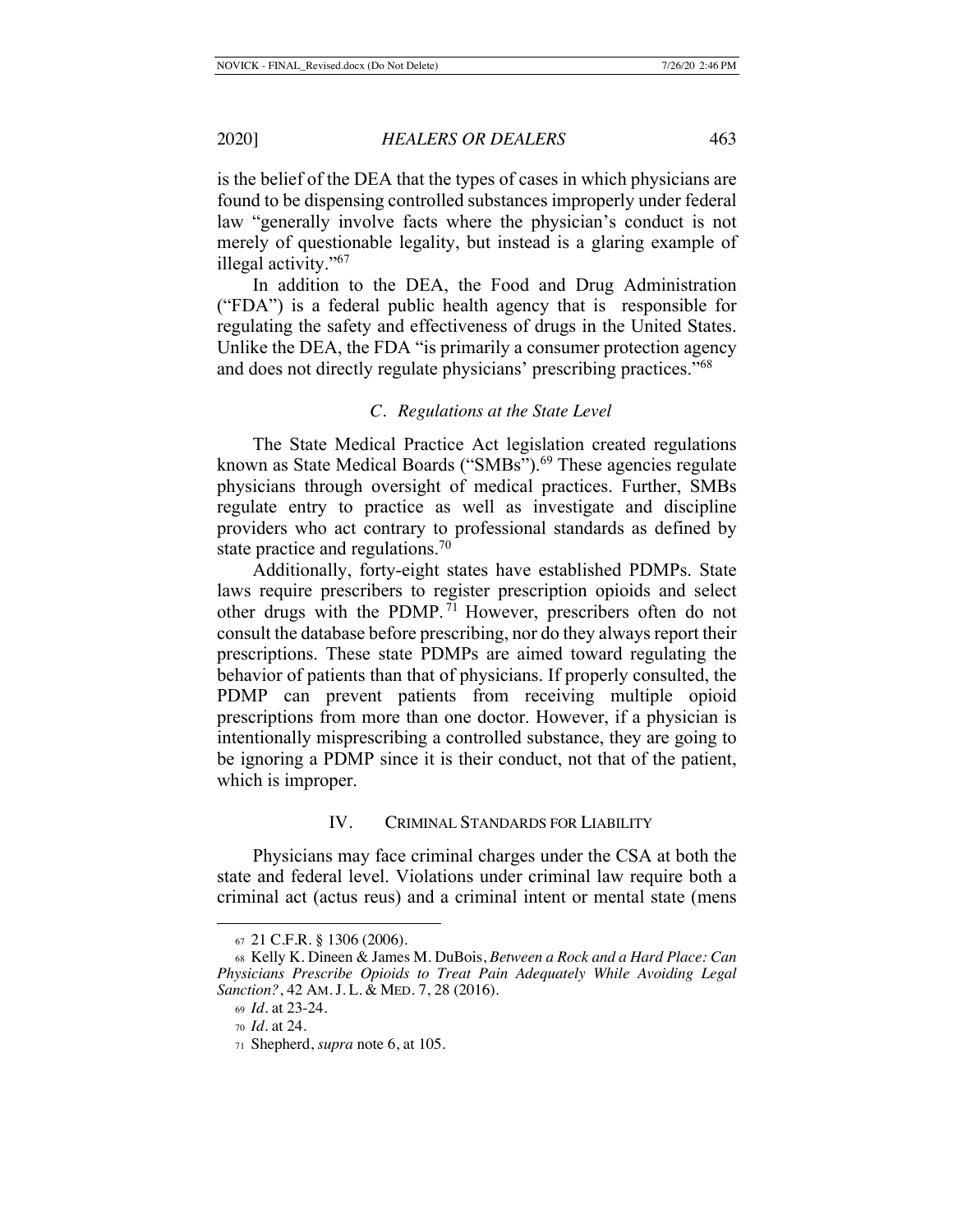rea).72 To violate the CSA there must be a knowing or purposeful mens rea accompanied by the act of distributing, dispensing, possessing, or manufacturing controlled substances. 73 Because physicians can be lawful distributors under the CSA, there is a higher standard of criminal liability. For liability to attach to physicians they must prescribe controlled substances "(1) knowingly; (2) without a legitimate medical purpose; and (3) outside the course of professional practice." 74 When imposing criminal liability on physicians, the context of the physician-patient relationship is critical.75 Moreover, the physician must have had either "actual knowledge of the illegal activity or deliberately failed to inquire about it before taking action to support it."76

The Model Penal Code states that "[c]onduct is the cause of a result" if "it is an antecedent but for which the result in question would not have occurred."77 The Code further explains this subsection as representing "the minimum requirement for a finding of causation when a crime is defined in terms of conduct causing a particular result."78 The level of causation required for a conviction under the enhanced penalty section of the CSA has been discussed in length by Circuit Courts. This is due to the fact that the "results from" language of § 841 is not defined by the CSA. The statute imposes an enhanced penalty whenever "death or serious bodily injury *results from* the use of" the controlled substance.<sup>79</sup> Several circuits have held that this statute's enhanced penalty requires "only proof that the death resulted from the victim's use of a controlled substance dispensed by the defendant."80

## *A. The necessary causation required to apply an enhanced sentence under the Controlled Substances Act is "but-for" causation*

The Supreme Court in *Burrage v. United States*, addressed the issue of "whether the mandatory-minimum provision applies when the

<sup>72</sup> Model Penal Code § 2.02 (West 2018).

<sup>73</sup> 21 U.S.C.A. § 841 (West 2010).

<sup>74</sup> Dineen & DuBois, *supra* note 68, at 30 (citing 21 C.F.R. § 1306.04).

<sup>75</sup> *Id.* at 32.

<sup>76</sup> *Id.* at 30-31.

<sup>77</sup> Model Penal Code § 2.03(1)(a).

<sup>78</sup> Model Penal Code § 2.03, Explanatory Note.

<sup>79</sup> 20 U.S.C. § 841(b)(1)(C) (2020) (emphasis added).

<sup>80</sup> United States v. Webb, 655 F.3d 1238, 1250 (11th Cir. 2011).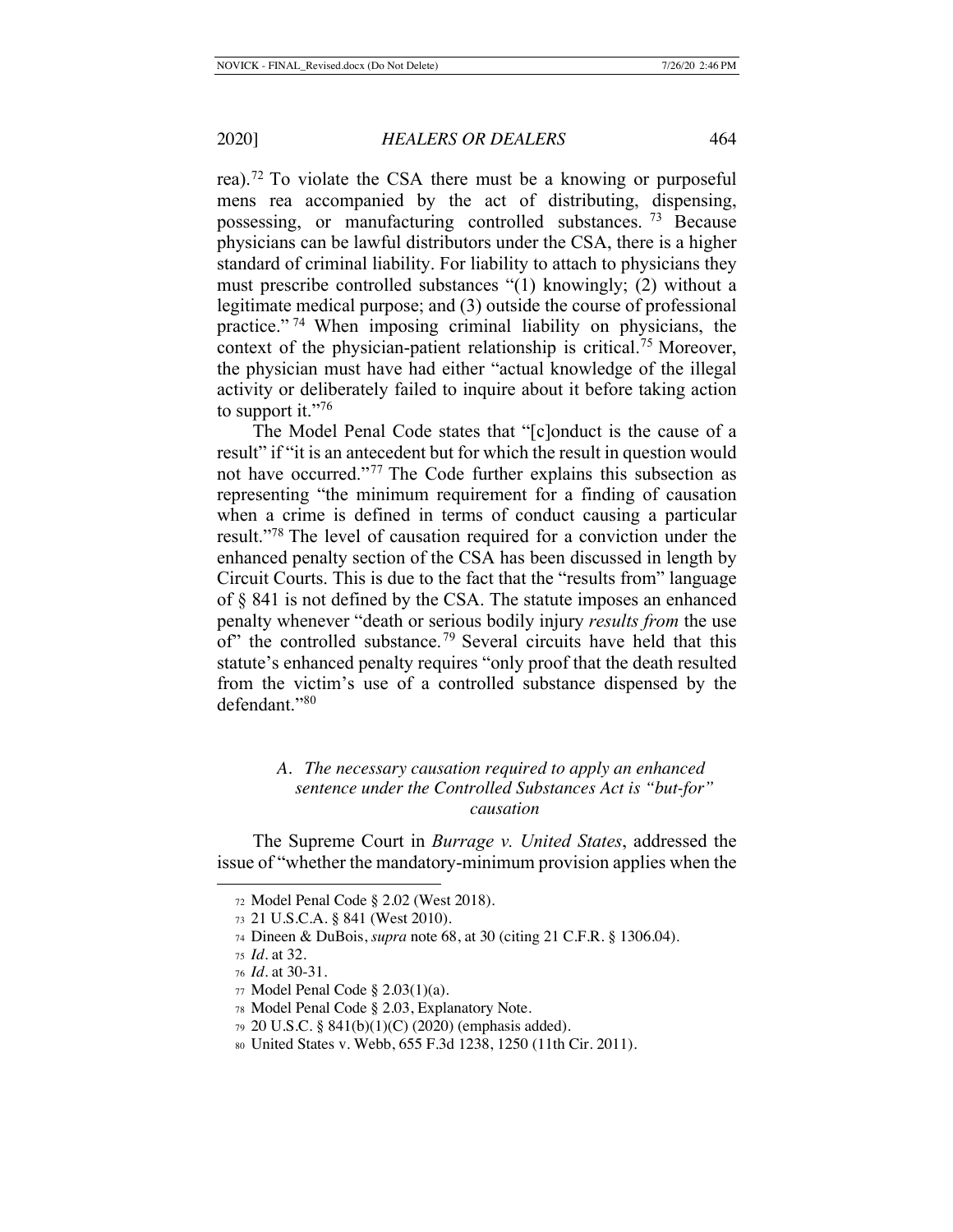use of a covered drug supplied by the defendant contributes to, but is *not* a but-for cause of, the victim's death or injury."81 In *Burrage*, Banka, "a long-time drug user," died of a drug overdose the day after purchasing one gram of heroin from a drug dealer, Burrage.<sup>82</sup> Count 2 of the indictment "alleged that Burrage unlawfully distributed heroin . . . and that 'death . . . resulted from the use of th[at] substance'—thus subjecting Burrage to the ... mandatory minimum of  $\S$  841(b)(1)(C)"  $(206-207)$ <sup>83</sup>. At trial, two medical experts testified regarding the cause of Banka's death. A forensic toxicologist testified that multiple drugs were present in Banka's system at the time of his death, but heroin was the only drug present at a level above the therapeutic range. <sup>84</sup> Although the toxicologist could not say whether Banka would have lived had he not taken the heroin, he concluded that the heroin was a "contributing factor" in Banka's death.<sup>85</sup> The State Medical Examiner came to similar conclusions; testifying that the heroin played a "'contributing' role" in Banka's death. However, she could not say whether Banka would have lived had he not taken the heroin.<sup>86</sup>

The jury instructions given at trial stated that the Government must prove, beyond a reasonable doubt, "that the heroin distributed by the Defendant was a contributing cause of Joshua Banka's death.<sup>87</sup> A contributing cause is a factor that, although not the primary cause, played a part in the death."88 The jury convicted Burrage and the court sentenced him to two concurrent twenty-year terms.<sup>89</sup> When the case got to the Supreme Court, the Court ruled in favor of Burrage. The majority wrote that "[w]here there is no textual or contextual indication to the contrary, courts regularly read phrases like "results from" to require but-for causality."90 Because the CSA does not define "results from," the Court gives it its ordinary meaning.<sup>91</sup> Thus, the Court "adopted a but-for test in proving causality for purposes of section 841(b) enhancement."<sup>92</sup> Nonetheless, a defendant's conduct

- <sup>91</sup> *Id.* at 887.
- <sup>92</sup> McClure, *supra* note 45, at 1759.

<sup>81</sup> Burrage v. United States, 134 S.Ct. 881, 885 (2014).

<sup>82</sup> *Id.*

<sup>83</sup> *Id.*

<sup>84</sup> *Id.*

<sup>85</sup> *Id*. at 885.

<sup>86</sup> *Id.*

<sup>87</sup> 134 S.Ct. at 885.

<sup>88</sup> *Id*. at 886.

<sup>89</sup> *Id.*

<sup>90</sup> *Id.* at 888.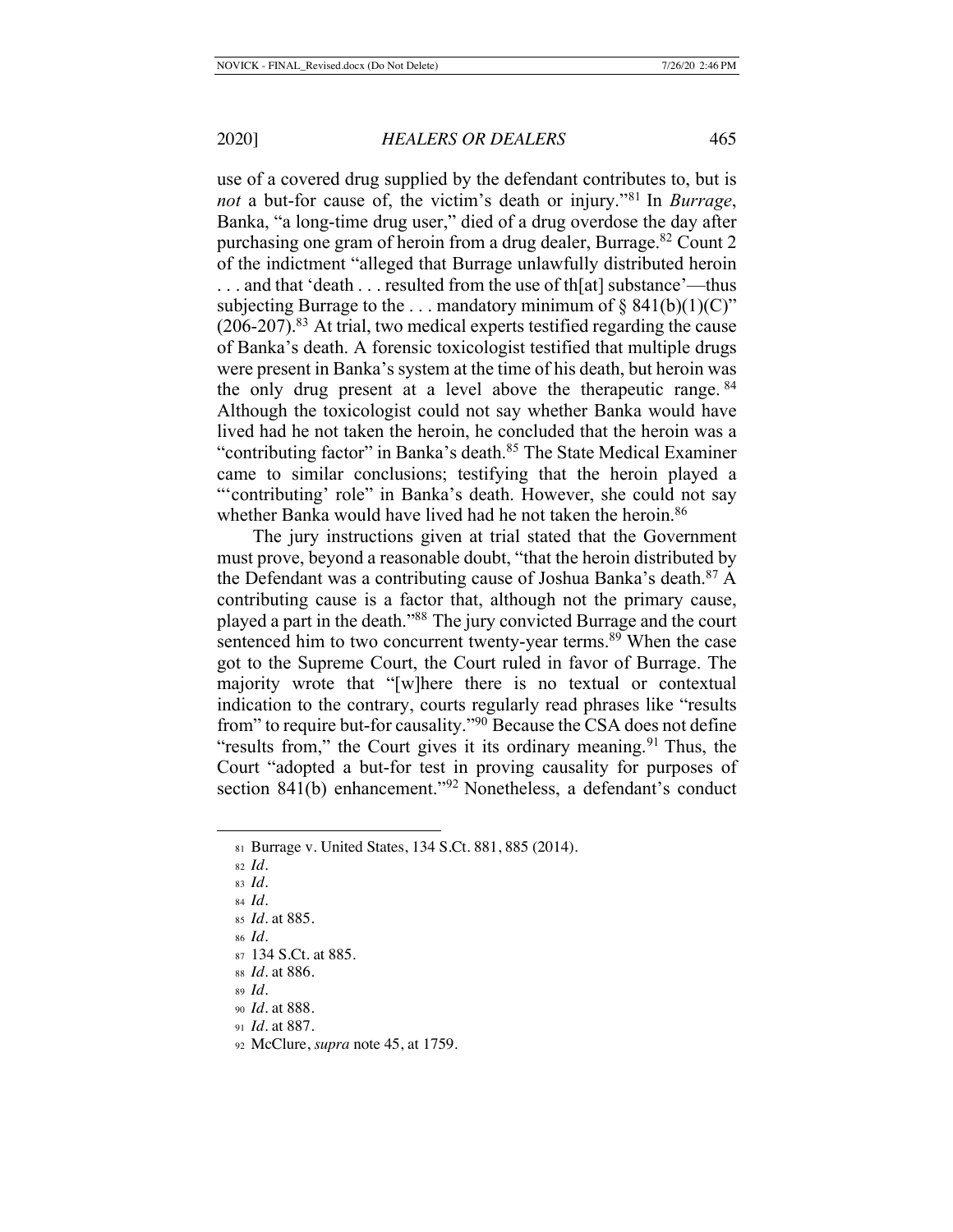will qualify as a but-for cause even if it "combines with other factors to produce the result, so long as the other factors alone would not have done so—if so to speak, it was the straw that broke the camel's back." $93$ 

Although the defendant in *Burrage* was not a doctor, but instead, a "street dealer," this but-for causation standard was adopted for all cases attempting to satisfy the enhanced punishments of  $\S$  841(b). However, *Burrage* is distinguishable from the cases discussed in this note that find doctors to be the but-for causes of their patients' overdoses. Whereas in *Burrage*, the use of the controlled substance was a "contributing cause" of the death<sup>94</sup> in most cases involving physicians, although there were mixed drugs found in the decedents' system, the controlled substances prescribed by these doctors were found to be sufficient causes of death.

Prior to *Burrage*, the Eleventh Circuit in *United States v. Webb* held that "the plain and unambiguous language of  $\S$  841(b)(1)(C) contains no foreseeability or proximate cause requirement."95 Instead, under  $\S$  841(b)(1)(C), "the Government must prove only that death results from' the victim's use of a controlled substance charged in the indictment."96 This "results from" language was interpreted to require a cause-in-fact connection between the victim's ingestion of the drugs and death. $97$  In this case, the doctor was not only convicted on counts charging that a patient's death resulted from the use of controlled substances dispensed by Dr. Webb ("Webb"), but also on one count of a patient's death that resulted from his health care fraud violation.<sup>98</sup> At trial, evidence was presented showing that Webb's prescription practices were "done in a way that was inconsistent with the usual course of medical practice and [were] done for other than legitimate medical purpose."99 Practices included seeing patients for less than 15 minutes before prescribing medications, routinely granting patients' requests for early refills, ignoring pharmacy and staff when notified of patients' drug abuse, Dr. Parran, the government's expert witness in drug and alcohol dependency, testified that these practices "constitute[ ] knowingly doing harm to a patient in an ongoing way."100 For a

<sup>93</sup> 134 S.Ct. at 888.

<sup>94</sup> *Id.* at 208, 886.

<sup>95</sup> United States v. Webb, 655 F.3d 1238, 1254 (11th Cir. 2011).

<sup>96</sup> *Id.* at 1255.

<sup>97</sup> *Id.*

<sup>98</sup> *Id.*

<sup>99</sup> *Id.* at 1243.

<sup>100</sup> *Id.*.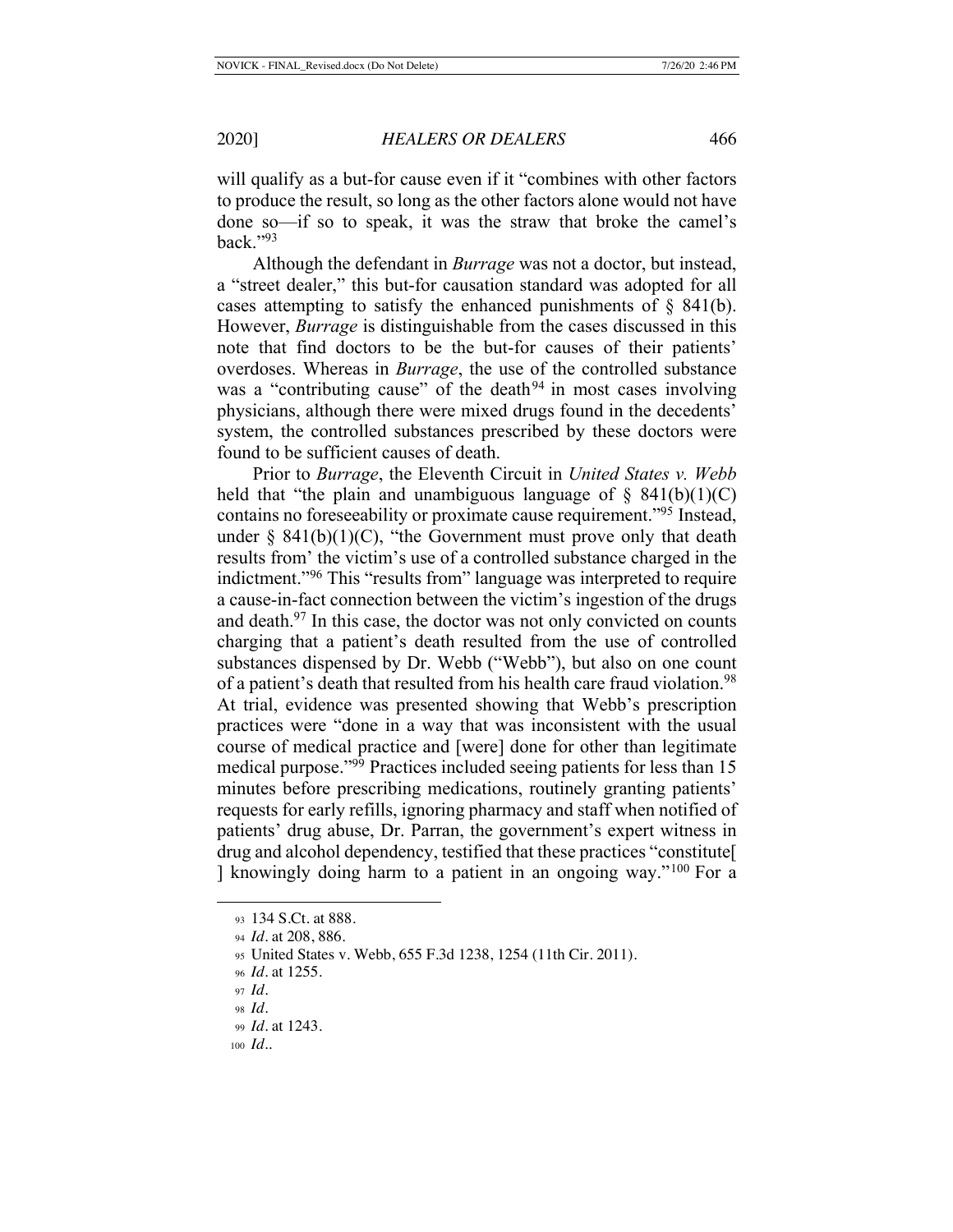doctor to be knowingly harming their patients is a clear violation of their oath. The effect of these harms do not affect only one person but create a trickle-down effect, thus causing the opioid epidemic to grow.

More recently, in *United States v. Volkman*, the Sixth Circuit applied the Supreme Court's holding in *Burrage* and found the defendant physician to be the but-for cause of death.<sup>101</sup> The court convicted the defendant for "unlawful distribution of a controlled substance leading to death" on four counts.<sup>102</sup> Volkman, however, contended that his prescriptions were not the but-for cause of death.<sup>103</sup> For each count, experts testified that there was no legitimate medical purpose for the combination of drugs Volkman prescribed to his patients.104 Moreover, Volkman unnecessarily prescribed these drugs to patients who were already at risk based on prior physical and mental health conditions.<sup>105</sup> Each of these patients died within days of filling prescriptions from the defendant and each with high enough levels of opiates in their system to find Volkman to be a but-for cause of death.<sup>106</sup> Based on the evidence presented, the court found that " $(1)$ " Volkman issued a prescription; (2) that had no legitimate medical purpose; (3) which was the but-for cause [of] the victim's death.<sup>107</sup> Thus, the Government satisfied its burden of proof under the CSA as interpreted by the Supreme Court in *Burrage*."108

Such cases make clear that whenever death or serious injury is a consequence of a victim's use of a controlled substance that was distributed by the defendant, a defendant is exposed to a more severe minimum sentence. The point of the penalty enhancement of  $\S$  841  $(b)(1)(C)$  is to more severely punish conduct that results in the loss of life. The catch is that for this to apply the controlled substance must be found to be an independently sufficient cause of the death. Although critics argue that this stringent but-for standard will prevent doctors from being held responsible for their patients' deaths, $109$  it is important to acknowledge that the case of *Burrage* did not involve a physician. Whereas the Supreme Court in *Burrage* addressed only the requisite causation, the courts in cases where a physician is involved

<sup>101</sup> United States v. Volkman, 797 F.3d 377, 383 (2015).

<sup>102</sup> *Id.* at 392.

<sup>103</sup> *Id.*

<sup>104</sup> *Id.*

<sup>105</sup> *Id.*

<sup>106</sup> *Id.* at 393-98.

<sup>107</sup> 797 F.3d at 393-98.

<sup>108</sup> *Id.* at 393.

<sup>109</sup> *See* McClure, supra note 45, at 1760.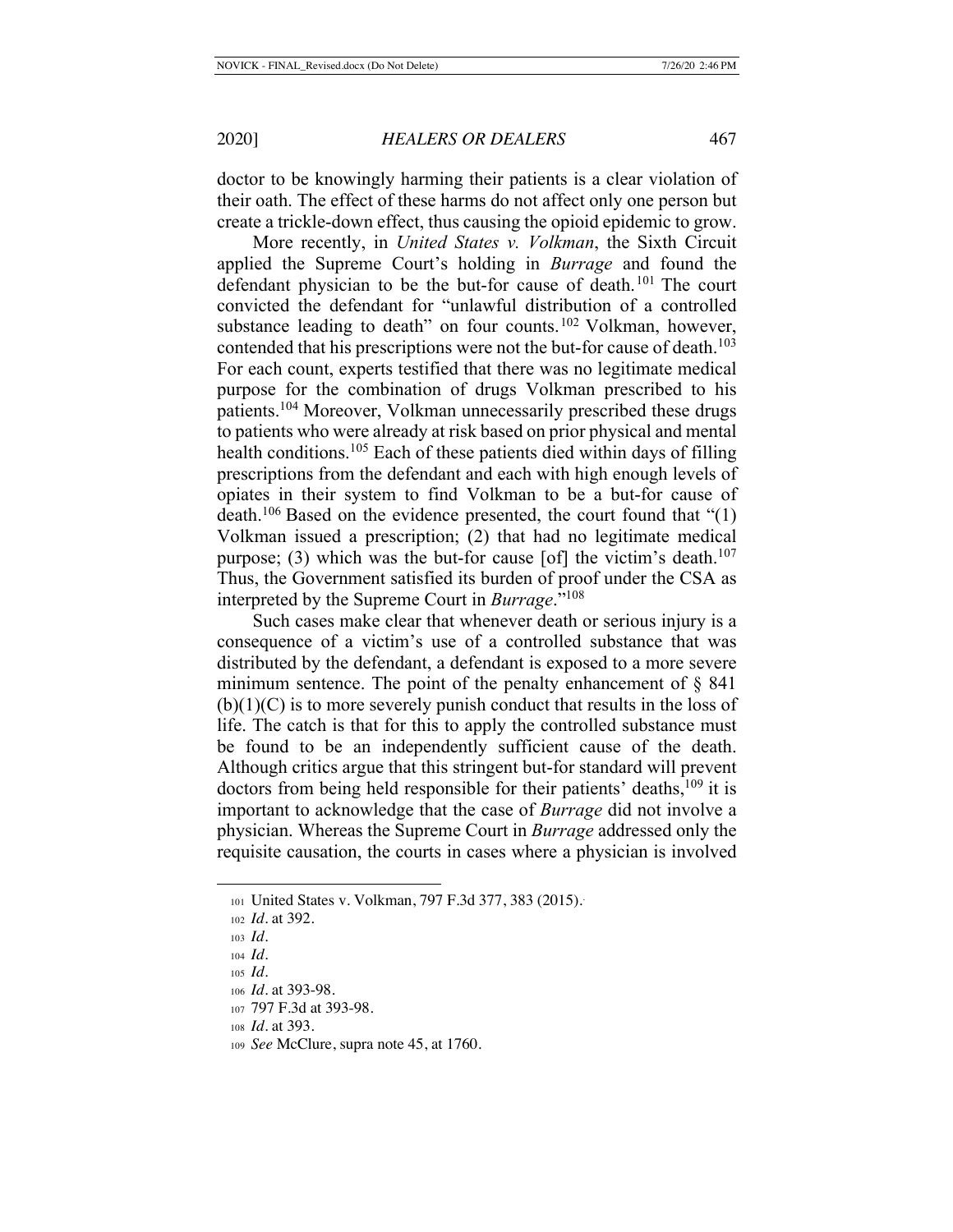look also to whether the controlled substance prescribed was done so knowingly, without a legitimate medical purpose and outside the course of professional practice, which was the but-for cause of the victim's death. Even in cases where the patient was found to have several substances in their system at the time of death, when combining all relevant factors, the courts may still find a physician to be the but-for cause of death.

## 1. Proximate cause is not required under the court's analysis of the statute

When a crime requires "not merely conduct but also a specified result of conduct," a defendant generally may not be convicted unless his conduct is "both (1) the actual cause, and (2) the 'legal' cause (often called the 'proximate cause') of the result."110 However, the district court in *Webb*, instructed "there was no foreseeability or proximate cause requirement, and that instead the government must prove that 'but for' . . . the victim's ingesting of the drugs charged in the indictment [drugs prescribed by the defendant], the victim would not have died."111 The defendant, Webb, argued that the jury had to find "'proof of actual cause and effect' between Webb's own conduct and his patients' deaths."112 The Eleventh Circuit, along with other Federal Circuit Courts, rejected this interpretation.<sup>113</sup> The court in *Webb* held that " $\S$  841(b)(1)(C)'s enhanced penalty require[d] only proof that the death resulted from the victim's use of a controlled substance dispensed by the defendant."<sup>114</sup> Additionally, "[t]he statute puts drug dealers and users on clear notice that their sentences will be enhanced if people die from using the drugs they distribute."<sup>115</sup> Doctors present an even more profound case of this; you know you are taking a chance with drug-dealers, but these are doctors. Drug users are sustaining their denial by going to doctors they know are running pill mills. These pill mills provide a place where patients can go to a doctor who they know will write them a prescription regardless of the medical necessity of it.

<sup>110</sup> WAYNE R. LAFAVE, SUBSTANTIVE CRIMINAL LAW, § 6.4 (3d ed. 2018).

<sup>111</sup> United States v. Webb, 655 F.3d 1238, 1249 (11th Cir. 2011).

<sup>112</sup> *Id.*

<sup>113</sup> *Id.*

<sup>114</sup> *Id.* at 1250.

<sup>115</sup> *Id.* at 1251 (quoting United States v. Patterson, 38 F.3d 139 (4th Cir. 1994)).

A doctor acting as a drug dealer is put on the same notice as a street dealer.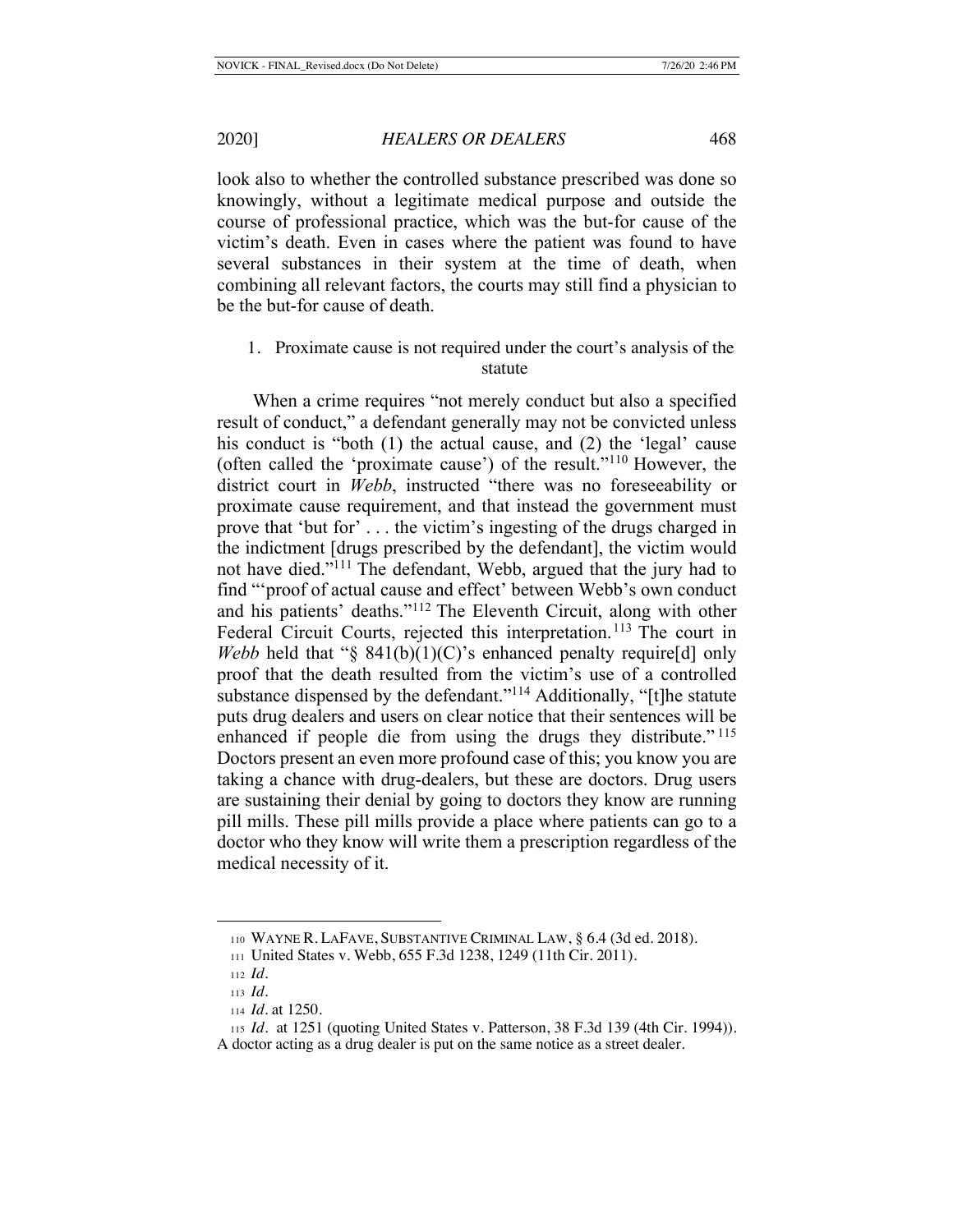## 2. Although the patient is the one taking the drugs, the causal chain is not severed by that act, and doctors may be found responsible for their patients' deaths

These cases require a finding of an act that was purposely or knowingly committed. Therefore, the result must be within the "purpose or contemplation" of the actor.<sup>116</sup> If the result cannot be established as such, then the causation element is not satisfied.<sup>117</sup> Moreover, the causality element is established only if the actual result involves the same kind of injury as the contemplated result and the actual result is not too remote or accidental in its occurrence to have a just bearing on the actor's liability or the gravity of his offense.<sup>118</sup>

The counter-argument is that even though the physician prescribed the pills, the causal chain is severed by the patient's intervening act that results in death. "An intervening act is a *coincidence* when the defendant's act merely put the victim at a certain place at a certain time, and because the victim was so located it was possible for him to be acted upon by the intervening cause," $^{119}$  but $^{120}$ where "intervening events are foreseeable and naturally result from a defendant's criminal conduct, the chain of legal causation is unbroken.<sup>121 $\overline{1}$ [08]</sub>. Therefore, if it is proven that the death is a result of a</sup> controlled substance dispensed by the defendant, the causal chain is not severed, and the doctor can be held responsible for the patient's death.

## V. HEALTH CARE FRAUD

## *A. A doctor may be found responsible for the death of their patient as a result of their fraudulent prescription practices*

Health care fraud is not only a betrayal of vulnerable patients, it is a robbery of taxpayers. Section 1347(a) provides for an enhanced penalty for health fraud "if the violation results in death," as follows:

(a) Whoever knowingly and willfully executes, or attempts to execute, a scheme or artifice—

<sup>116</sup> MODEL PENAL CODE § 2.03.

<sup>117</sup> *Id.* <sup>118</sup> *Id.*

<sup>119</sup> LAFAVE, *supra* note 110, at § 6.4(f)(3).

<sup>120</sup> *Id.*

<sup>121</sup> United States v. Martinez, 588 3d 301, 319 (2009) (quoting United States v. Guillette, 547 F.2d 743, 749 (1976)).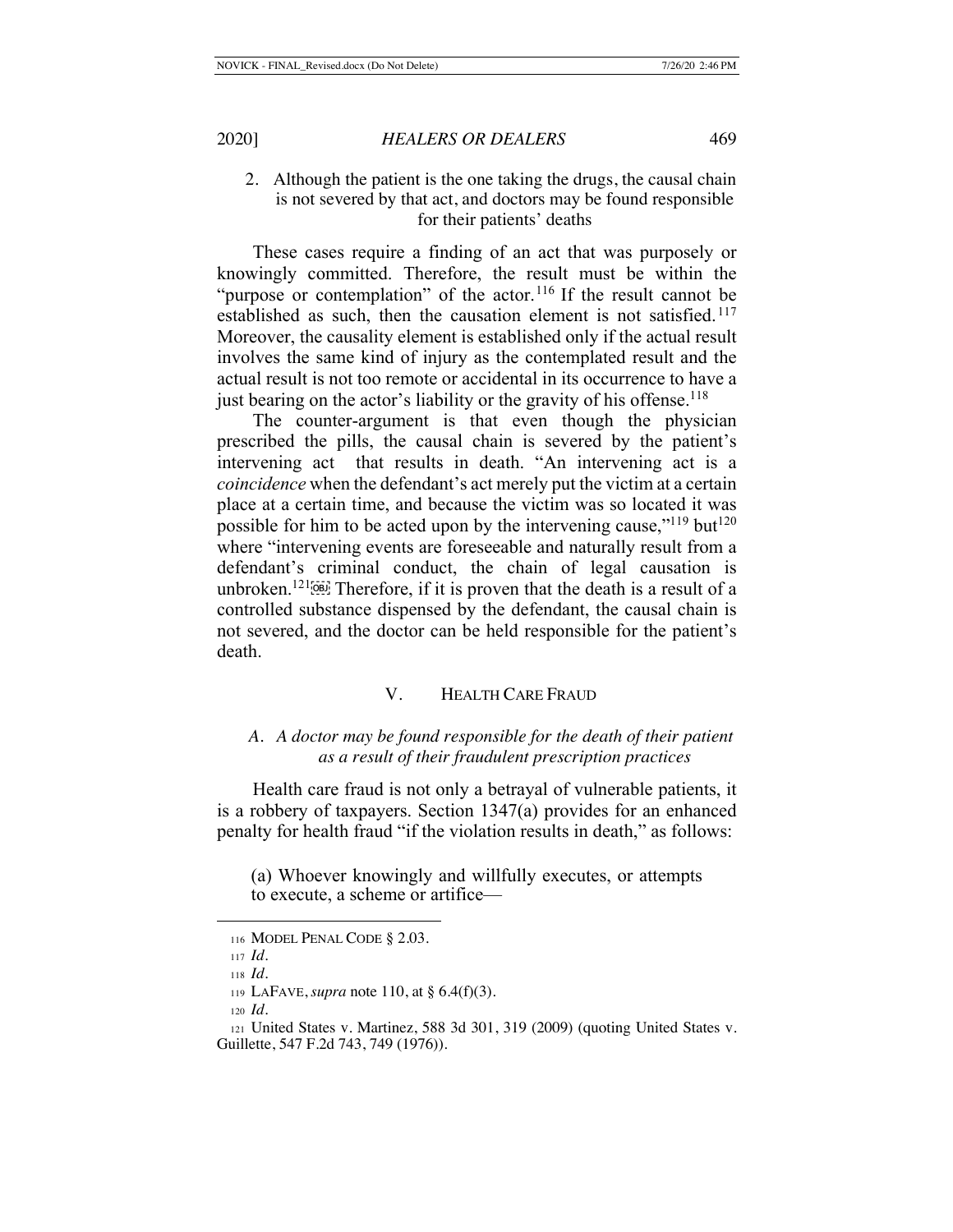(1) to defraud any health care benefit program; or

(2) to obtain, by means of false or fraudulent pre-

 tenses, representations, or promises, any of the money

> or property owned by, or under the custody or control of, any health care benefit program,

in connection with the delivery of or payment for health care benefits, items, or services, shall be fined under this title or imprisoned not more than 10 years, or both . . . . [I]f the violation results in death, such person shall be fined under this title or imprisoned for any term of years or for life, or both.  $^{122}$ 

To obtain a conviction for health care fraud under 18 U.S.C. § 1347, the Government is required to prove beyond a reasonable doubt that a defendant<sup>123</sup>: "(1) knowingly devised a scheme or artifice to defraud a health care benefit program in connection with the delivery of or payment for health care benefits, items, or services; (2) executed or attempted to execute this scheme or artifice to defraud; and (3) acted with intent to defraud."<sup>124</sup>

Similar to  $\S 841(b)(1)(C)$ , there is not an express foreseeability or proximate cause requirement in  $\S 1347(a)$ 's penalty enhancement. In *United States v. Webb*, the court interpreted the "results in" language of  $\S$  1347(a) as indistinguishable from the "results from" language in  $§ 841(b)(1)(C).<sup>125</sup> Moreover, that Congress includes express language$ requiring foreseeability or proximate cause in other criminal statutes but not here is telling. The Federal Courts have emphasized that "[w]here Congress knows how to say something but chooses not to, its silence is controlling."126 The court in *Webb* also recognized that "the cause-in-fact connection in  $\S$  841(b)(1)(C) is between the use of the controlled substance and the death, and in  $\S$  1347(a), between the defendant's conduct and the death."<sup>127</sup> Additionally,  $\S$  1347(b) states that "[w]ith respect to violations of this section, a person need not have actual knowledge of this section or specific intent to commit a

<sup>122</sup> 18 U.S.C § 1347.

<sup>123</sup> *Id.* A defendant may be anyone who satisfies the requirements as listed in 18 U.S.C. § 1347.

<sup>124</sup> 588 F.3d at 314.

<sup>125</sup> United States v. Webb*,* 655 F.3d 1238, 1257 (11th Cir. 2011).

<sup>126</sup> *Id.* (quoting In re Griffith, 206 F.3d 1389, 1394 (11th Cir. 2000)).

<sup>127</sup> *Id.*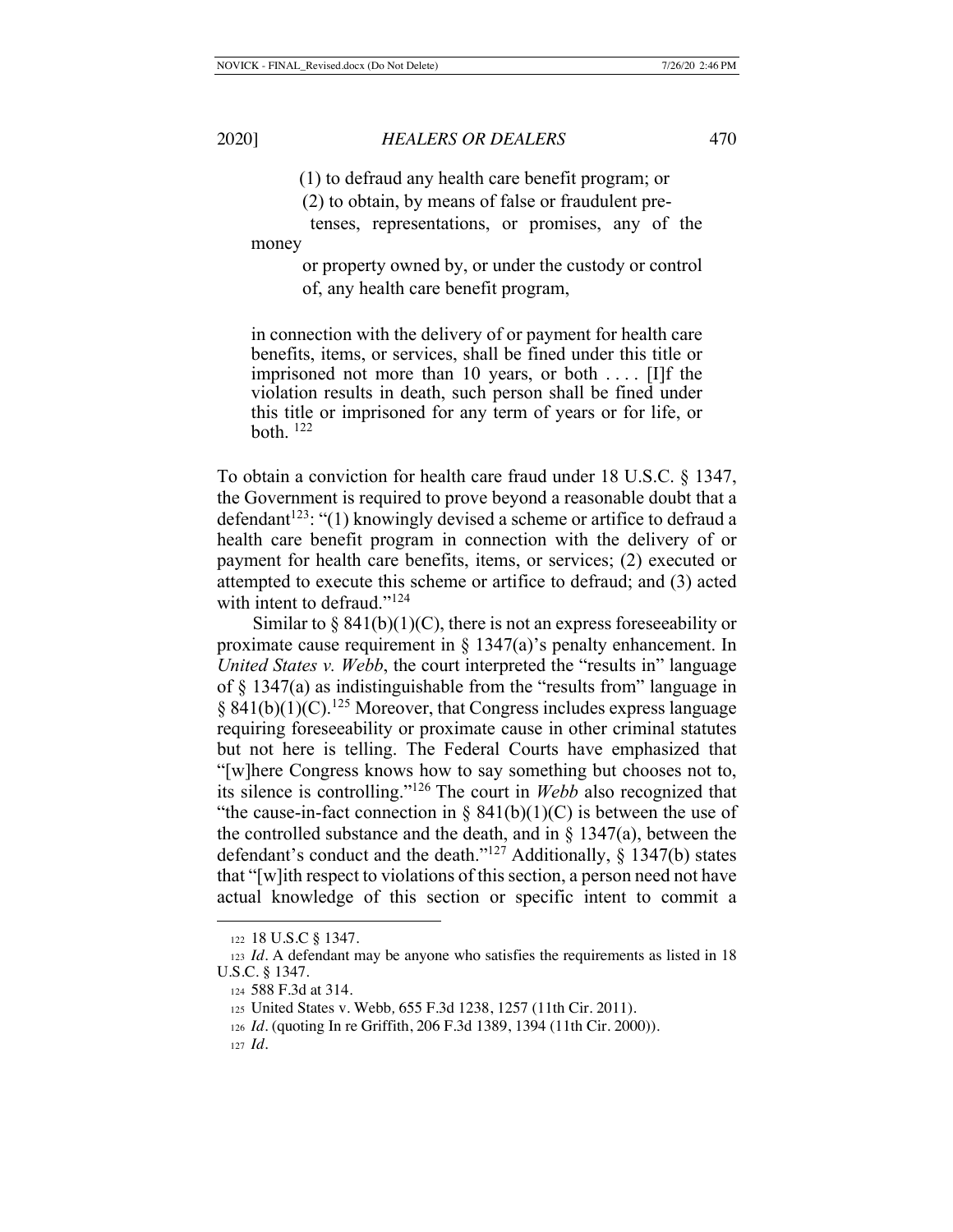violation of this section."<sup>128</sup> Therefore, an enhanced penalty under  $\S$ 1347(a) does not require proximate causation and may apply "regardless of whether Defendant knew or should have known that death would result."129

In *Webb*, the physician was charged with a death resulting from health care fraud in violation of 18 U.S.C. § 1347.<sup>130</sup> The court opined that similar to  $\S$  841(b)(1)(C), Congress did not insert a foreseeability or proximate cause requirement into  $\S 1347(a)$ 's penalty enhancement. The cause in fact connection here was between the defendant's conduct and the death of the patient.<sup>131</sup> The court held that there was "overwhelming evidence (1) that the type of health care fraud involved Webb's prescribing controlled substances for other than legitimate medical purposes, and having pharmacies submit claims for reimbursement to health insurers on the basis of his prescriptions; and (2) that Ortega's death stemmed from taking those prescribed drugs for which reimbursement was sought."<sup>132</sup>

In *United States v. Martinez*, Dr. Martinez was an anesthesiologist who regularly prescribed controlled substances.<sup>133</sup> In 2002, the Federal Bureau of Investigation ("FBI") began investigating Martinez for health care fraud.<sup>134</sup> The Government's theory at trial was that "Martinez engaged in fraud and endangered his patients by omitting physical examinations, ignoring 'red flags' of painkiller addiction, giving appreciably more injections than were medically necessary or advisable, and providing at-risk patients with treatments that would leave them dependent on him for pain-suppressant prescriptions." 135 Martinez would only prescribe oral pain medications if patients were willing to visit his office to receive rather frequent nerve-block injections.136 These injections are reimbursed at higher rates than other injections and office visits. It was also argued that Martinez's fraud resulted in the death of two patients.137 Martinez saw anywhere from sixty to over one hundred patients in a given

<sup>137</sup> *Id.*

<sup>128</sup> 18 U.S.C. § 1347(b).

<sup>129</sup> 655 F.3d at 1257.

<sup>130</sup> *Id.* at 1255-57.

<sup>131</sup> *Id.*

<sup>132</sup> *Id.*

<sup>133</sup> United States v. Martinez, 588 F.3d 301, 307 (6th Cir. 2009).

<sup>134</sup> *Id.*

<sup>135</sup> *Id.*

<sup>136</sup> *Id.*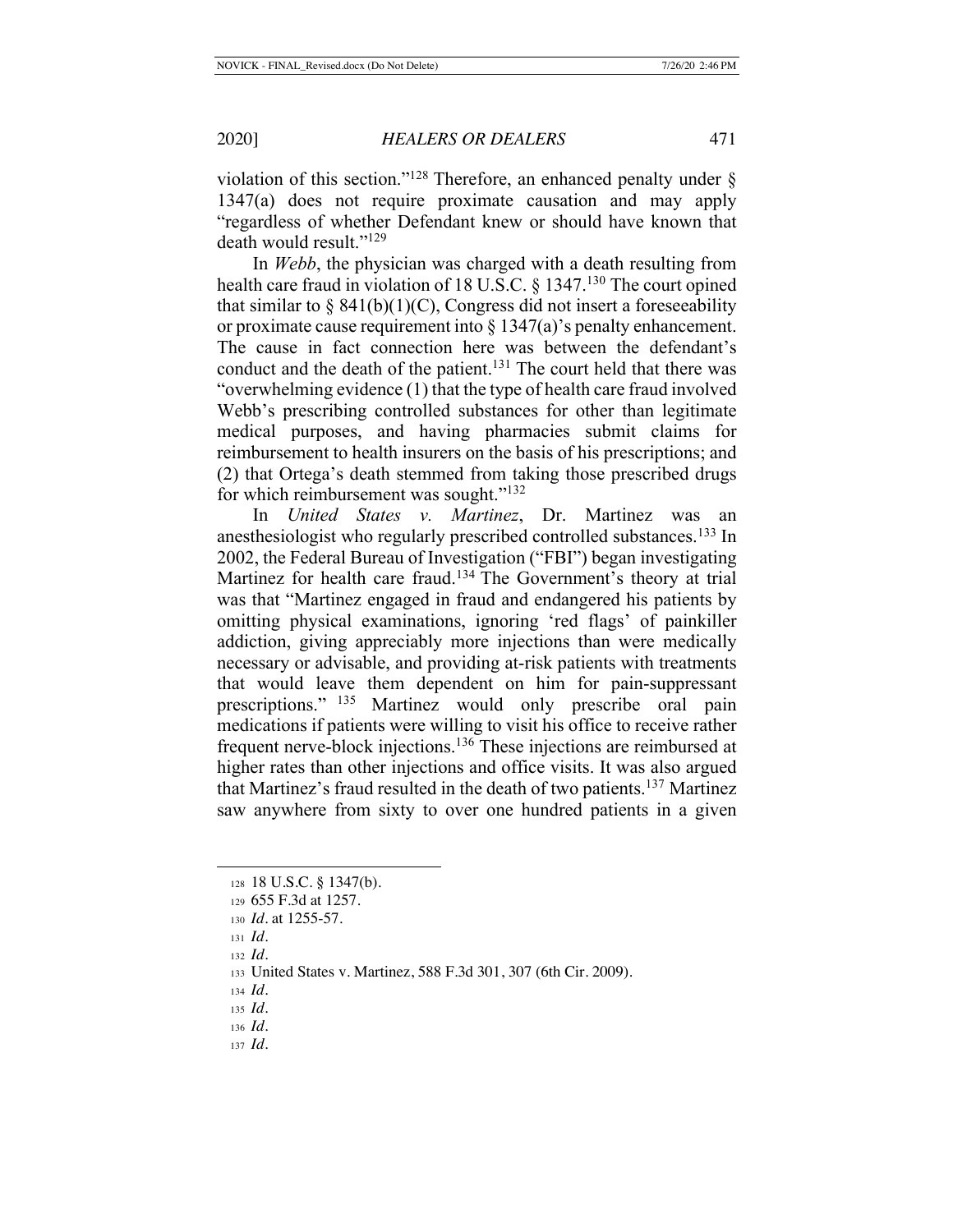day.138 Significantly more patients than any other Ohio doctor. To do this he would spend only two to five minutes with patients at their appointments and perform minimal or no physical examination of patients. However, Martinez continued to bill the visits under billing codes used for more extensive office visits.<sup>139</sup>

At trial, an expert witness, a pain-management specialist, testified that Martinez's practices were neither appropriate nor medically necessary. 140 He concluded that "Martinez's prescriptions for controlled substances could not have been for legitimate medical purposes and that such prescriptions were outside the bounds of accepted medical practice."141 Moreover, the expert witness testified that as a result of his practices there was not a true doctor-patient relationship between Martinez and his patients.142 The Government also argued that Martinez's techniques were outside the bounds of accepted medical practice.<sup>143</sup> Finally, they presented evidence that Martinez's course of treatment for these two patients led to their death.144

The Court determined that the evidence presented was sufficient to show that Martinez (1) knowingly devised a fraud scheme when he billed for procedures that were not medically necessary; (2) by submitting the bills he was executing his scheme to defraud; and (3) by performing procedures and prescribing medications that experts deemed medically unnecessary, it could be inferred that he knowingly devised his scheme with the intent to defraud.<sup>145</sup> However, Martinez argued that there was not enough evidence to prove beyond a reasonable doubt that this fraud caused the deaths in question.<sup>146</sup> But because the parties in this case did not challenge the lower court's determination that proximate cause was the appropriate standard of causation, the circuit court made their decision based on the principles of proximate cause. 147 The court stated that "[t]he concept of proximate cause incorporates the notion that an accused may be charged with a criminal offense even though his acts were not the

- <sup>138</sup> *Id.*
- <sup>139</sup> 588 F.3d at 307.
- <sup>140</sup> *Id.* at 308
- <sup>141</sup> *Id.*
- <sup>142</sup> *Id.* at 308.
- <sup>143</sup> *Id.* at 316
- <sup>144</sup> *Id.*
- <sup>145</sup> 588 F.3d at 316.
- <sup>146</sup> *Id.*
- <sup>147</sup> *Id.*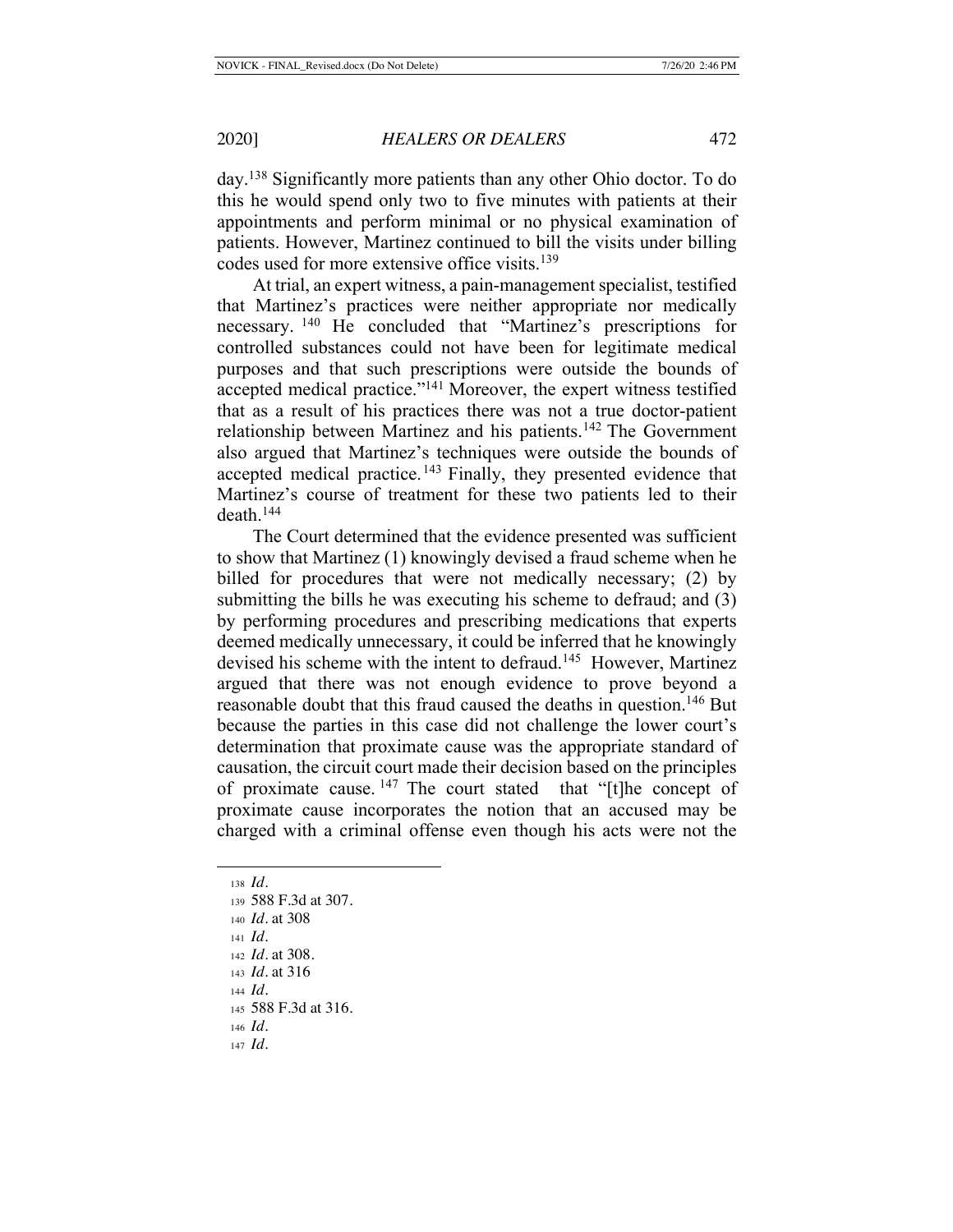immediate cause of the victim's death or injury."148 The court went on to conclude that "even if Martinez did not intend for his two patients to die, he can be held responsible for their deaths if there was sufficient evidence that it 'reasonably might or should have been foreseen ... that [his fraudulent conduct] would be likely to create a situation which would expose another to the danger of . . . death.<sup>''149</sup> However, even with a foreseeability requirement, the cases discussed in this note are likely to meet either standard.

## *B. What is (or is not) being done to combat this health care fraud moving forward*

More often than not, when a doctor commits health care fraud that results in patient deaths, the emphasis in the charges and following case against them focuses on the health care fraud only. Even with mention of deaths resulting from the fraudulent prescribing, the focus remains on the health care fraud on the money.<sup>150</sup> In an Indiana case, an investigation of OB-GYN, Dr. Paul Kelty, found that this fraudulent prescribing went so far it effected not only a mother, but her newborn baby.<sup>151</sup> After being prescribed opioids by Dr. Kelty, when the mother's baby was delivered, "the newborn had to be placed in the NICU for approximately 2-1/2 months to receive methadone for detoxification." 152 During that same investigation the Indiana Attorney General learned that from 2009 to 2012 Dr. Kelty wrote 31,490 prescriptions, totaling 1.08 million pills. 153 It was also indicated from the investigation that this doctor's behavior resulted in *at least* six fatal overdoses (emphasis added).154 However, despite these facts, these deaths, Dr. Kelty got off with only four years of home incarceration and  $$22,000$  in restitution<sup>155</sup> and additionally, he lost his license.<sup>156</sup> As a result of a plea deal, the original 22 charges

<sup>148</sup> *Id.* at 319 (quoting U.S. v. Guillette, 547 F.2d 743, 749 (2d Cir. 1976)). <sup>149</sup> *Id.* at 319.

<sup>150</sup> *See generally* Alan Stewart, *OB-GYN Faces 22 Charges*, THE CORYDON DEMOCRAT (June 5, 2013), http://www.corydondemocrat.com/Articles-News-i-2013-06-04-226056.114125-OBGYN-faces-22-charges.html.

<sup>151</sup> *Id.*

<sup>152</sup> *Id.*

<sup>153</sup> *Id.*

<sup>154</sup> Marissa Alter, *Bond Lowered for Doctor Accused of Sex Abuse, Medicaid Fraud*, WLKY (May 31, 2013), https://www.wlky.com/article/bond-lowered-fordoctor-accused-of-sex-abuse-medicaid-fraud-1/3743889#.

<sup>155</sup> *Id.*

<sup>156</sup> *Southern Indiana Doctor Sentenced for Medicaid Fraud, Corrupt Business Practices*, LOUISVILLE BUSINESS FIRST (Aug. 7, 2015),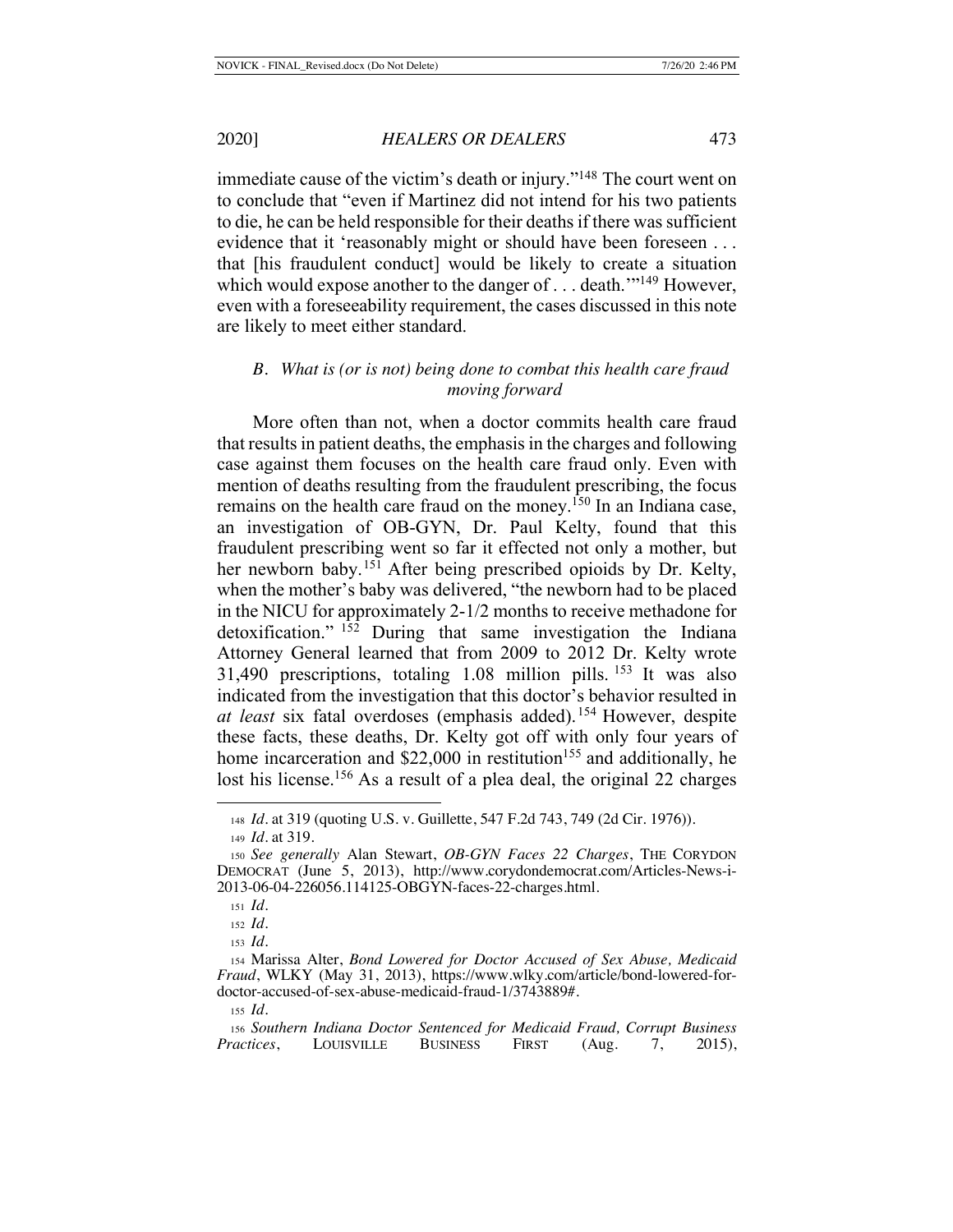were dropped and, instead, Dr. Kelty plead guilty only to charges involving "Medicaid fraud and corrupt business practices."157

On June 28, 2018, there was the largest national healthcare fraud takedown. 158 This resulted in charges against 601 individuals responsible for over \$2 billion in fraud losses. Of these charges 84 were opioid cases involving more than 13 million illegal dosages of opioids.159 However, of all these charges, only one made mention of unlawful distribution of controlled substances resulting in death.<sup>160</sup> With approximately 115 Americans dying every day of an opioidrelated overdose, how is it only one death was found to be a result of 13 million illegal dosages of opioids? Like the focus of these doctors in committing the fraud, the focus of the takedowns was money. These doctors essentially robbed Americans of billions, and this fact should not be taken lightly. However, these doctors not only robbed people of their money, they robbed people of their lives. These doctors stole people's loved ones. The idea is that "[a]gressively pursuing corrupt medical professionals not only has a deterrent effect on other medical professionals, but also ensures that their licenses can no longer be used to bilk the system."161 However, the penalty for these charges are fines or a maximum of 10 years in prison.<sup>162</sup> Additionally, a suspended license does not guarantee a doctor will no longer abuse the system. There are even cases where doctors are allowed to continue practicing at a 'limited capacity' pending their trial and resulting sentence.<sup>163</sup> Moreover, it seems clear that these doctors care more about themselves than anyone else. Even without a license, they find ways to "bilk the system." If these things were real deterrents, then the opioid crisis would be shrinking, not growing.

Recently, it has received increasingly more attention. However, the attention is focused on the companies manufacturing the drugs,

https://www.bizjournals.com/louisville/blog/morning\_call/2015/08/southernindiana-doctor-sentenced-for-medicaid.html.

<sup>157</sup> *Id.*

<sup>158</sup> *National Health Care Fraud Takedown Results in Charges Against 601 Individuals Responsible for Over \$2 Billion in Fraud Losses*, U.S. DEPT. OF JUSTICE - JUSTICE NEWS (July 28, 2018), https://www.justice.gov/opa/pr/national-healthcare-fraud-takedown-results-charges-against-601-individuals-responsible-over.

<sup>159</sup> *Id.*

<sup>160</sup> "In the Western District of Oklahoma this *one* case marked the district's *first* time charging unlawful distribution of controlled substances resulting in a death." *Id.* (emphasis added).

<sup>161</sup> *Id.*

<sup>162</sup> 18 U.S.C § 1347.

<sup>163</sup> Stewart, *supra* note 150.